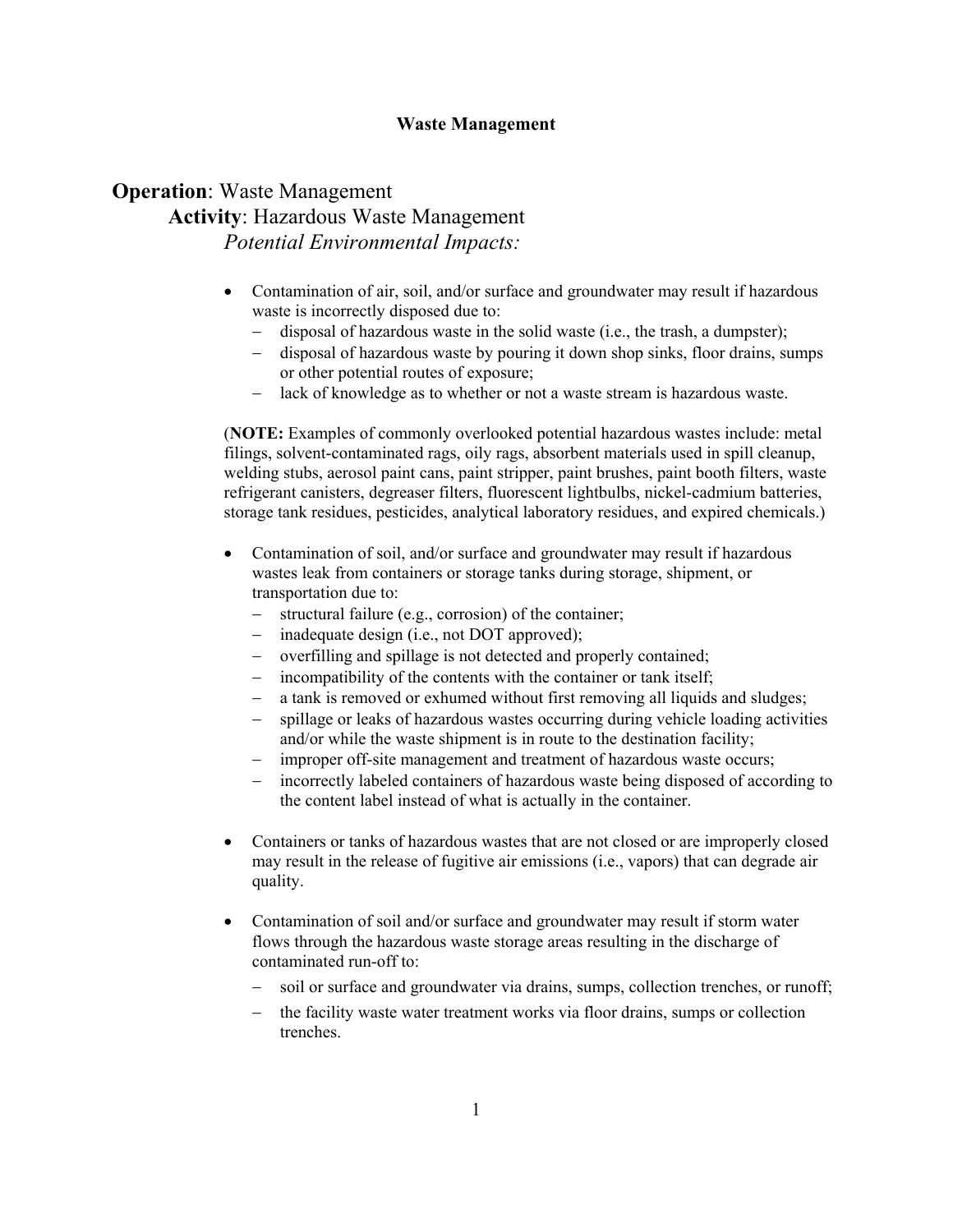### **Waste Management**

- Contamination of air, soil, and/or surface and groundwater may result if hazardous waste clean-up activities result in discharging contaminated run-off:
	- − directly to the soil or surface and groundwater via floor drains, sumps or collection trenches;
	- to the facility waste water treatment works via floor drains, sumps or collection trenches.
- Contamination of air, soil, and/or surface and groundwater may result from the operation of hazardous waste incinerators due to:
	- − overloading or under loading the amount of hazardous waste to be incinerated at one time;
	- the incorrect incineration temperature;
	- insufficient burning time;
	- − burning of hazardous waste in an incinerator approved solely for solid waste;
	- − incorrect disposal of ash from the hazardous waste incinerator due to lack of knowledge as to whether or not the waste ash is a hazardous waste;
	- not following manufacturer's instructions.

### **Operation**: Waste Management

### **Activity**: Solid Waste Management

- Employee and community health may be impacted if solid waste is stored in a manner that presents a fire hazard, encourages nesting by pests (e.g., rodents) or degrades land, habitat or natural resources.
- Impairment of human health and the environment may result if solid waste spills or leaks from collection equipment (e.g., trash dumpsters).
- Solid waste that is not segregated and recycled increases the volume of the waste requiring disposal at the landfill which may contribute to degradation of land, and loss of natural resources.
- Contamination of air, soil, and/or surface and groundwater may result if:
	- − hazardous waste is incorrectly disposed of as nonhazardous solid waste via trash receptacles (e.g., dumpsters) or if poured down shop sinks, floor drains, or other potential routes of exposure. Examples of commonly overlooked potential hazardous wastes include: metal filings, solvent-contaminated rags, absorbent materials used in spill cleanup, welding stubs, aerosol paint cans, waste refrigerant canisters, baghouse dust, fluorescent lightbulbs, nickel-cadmium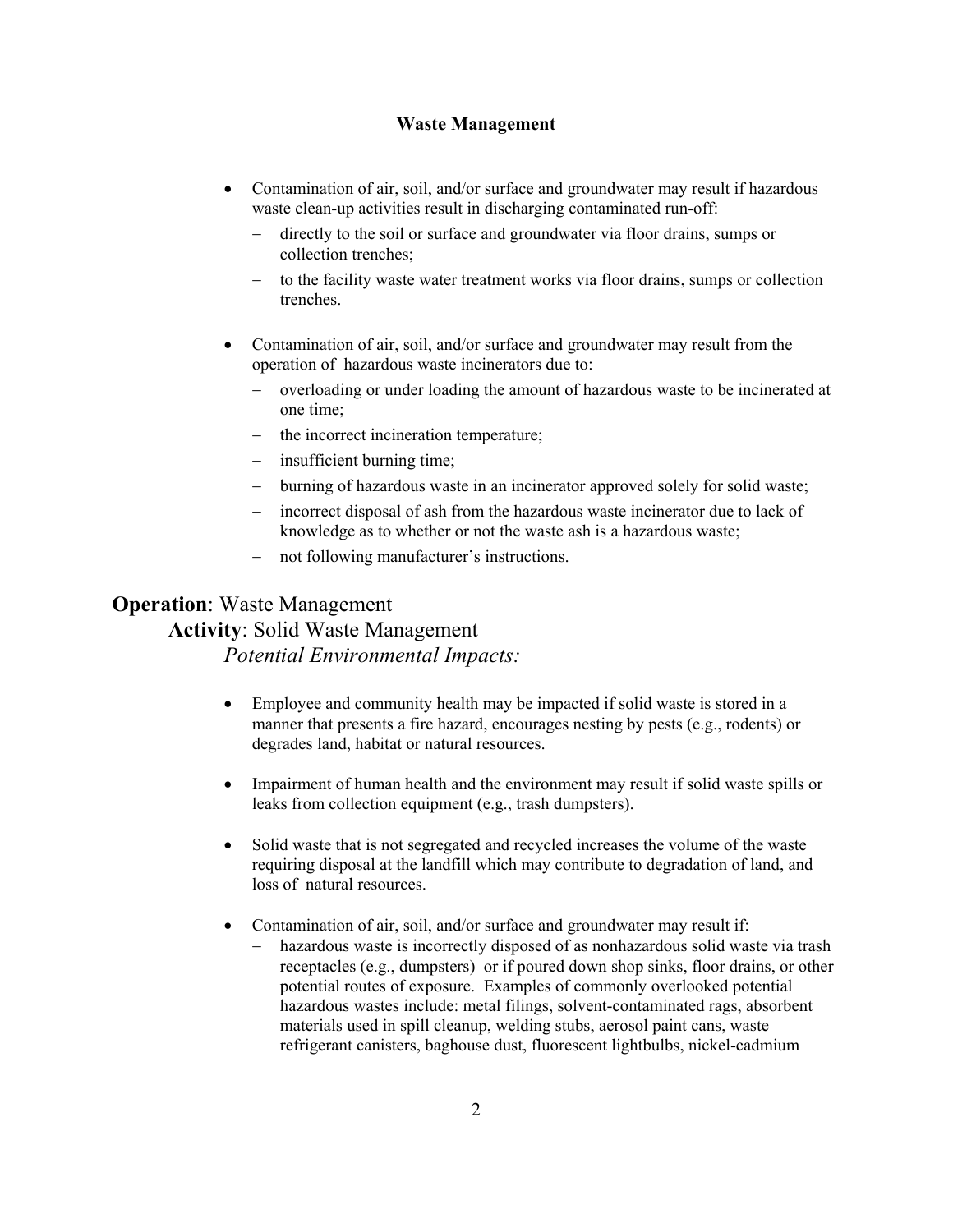### **Waste Management**

batteries, storage tank residues, pesticides, analytical laboratory residues, or expired chemicals;

- solid waste is not properly contained while in route to the disposal facility (e.g., fugitive dust from uncovered vehicles, leakage/spillage of liquid or solid waste from inadequate containers, etc.);
- − storm water run-off from compost piles is not properly contained and managed.
- Air quality degradation may result if refrigerant emissions leak from unused refrigeration units, air conditioning compressors.
- Contamination of air, soil, and/or surface and groundwater may result from the incorrect operation of solid waste incinerators due to:
	- − overloading or under loading the amount of solid waste to be incinerated at one time
	- − the incorrect incineration temperature;
	- − insufficient burning time;
	- − burning of hazardous waste or pathological wastes in an incinerator approved solely for solid waste;
	- − not following manufacturer's instructions.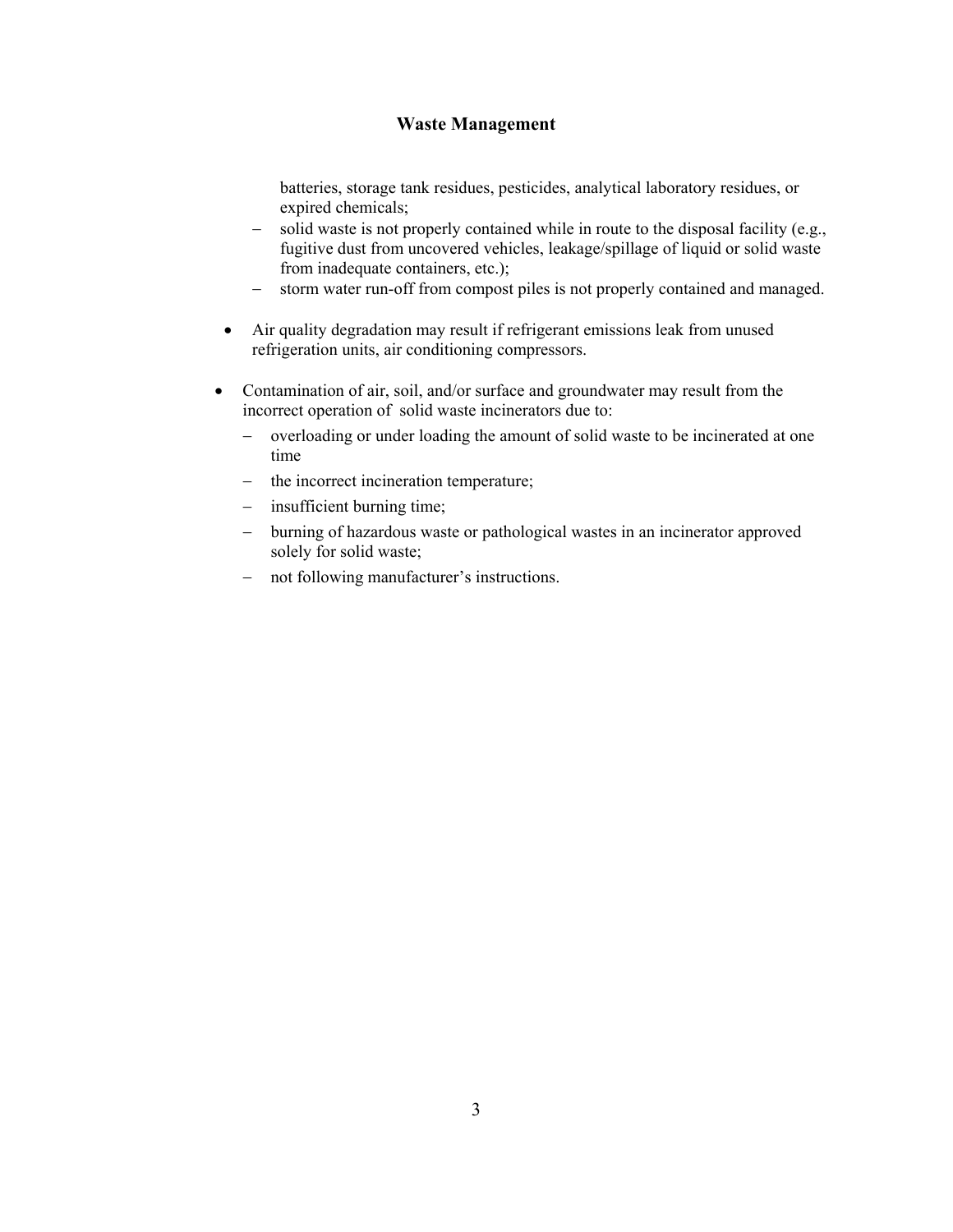### **Hazardous Materials Management**

## **Operation**: Hazardous Materials Management **Activity**: Storage of Chemical Raw Materials *Potential Environmental Impacts:*

- Contamination of soil and/or surface and groundwater may result if hazardous materials leak from containers or bulk storage tanks due to:
	- − structural failure (e.g., corrosion) of the container, tank, or piping;
	- − inadequate design;
	- − incompatibility of the contents with the container or tank itself;
	- − container or tank is overfilled and spillage is not detected and properly contained;
	- − tank is removed or exhumed without first removing all liquids and sludge.
- Containers or tanks of hazardous materials that are not closed or are improperly closed may result in the release of fugitive air emissions (i.e., vapors) that can degrade air quality.
- Contamination of soil and/or surface and groundwater may result if storm water flows through the hazardous materials/waste storage areas resulting in the discharge of contaminated run-off to:
	- − soil or surface and groundwater via drains, sumps, collection trenches, or runoff;
	- − the facility waste water treatment works via floor drains, sumps or collection trenches.
- Contamination of air, soil, and/or surface and groundwater may result if hazardous materials clean-up activities result in discharging contaminated run-off:
	- − directly to the soil or surface and groundwater via floor drains, sumps or collection trenches;
	- to the facility waste water treatment works via floor drains, sumps or collection trenches.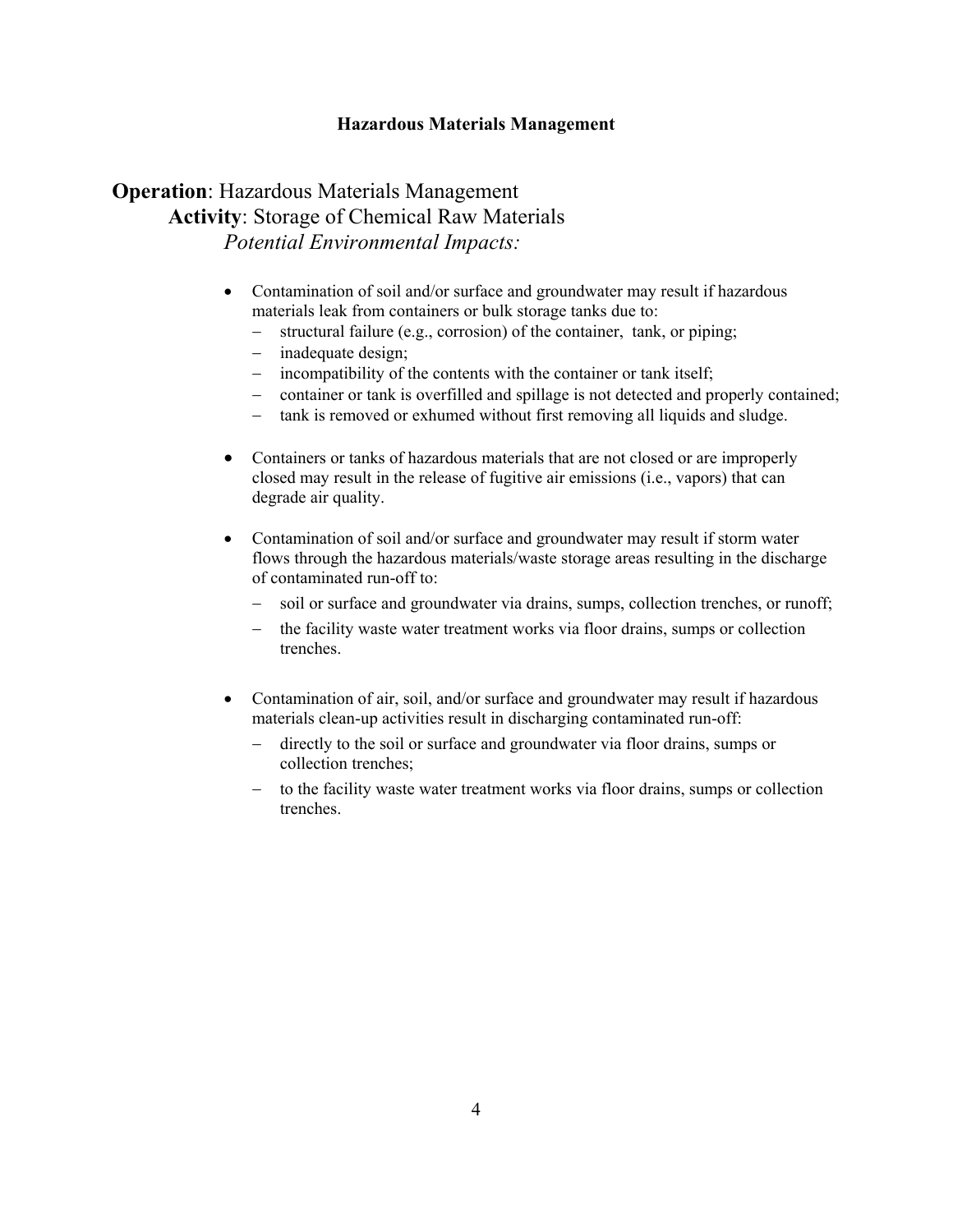### **Hazardous Materials Management**

## **Operation**: Hazardous Materials Management **Activity**: Off-loading bulk and containerized chemicals *Potential Environmental Impacts:*

- Contamination of soil, and/or surface and groundwater may result if chemicals leak from containers during off-loading due to:
	- − structural failure (e.g., corrosion) of the container;
	- − inadequate design (i.e., not DOT approved);
	- − breakage of transfer hoses, pipes, manifolds or other related equipment.
	- − containers being dropped and ruptured;
	- − incompatibility of the contents with the container itself.
- Containers or tanks of chemicals that are not closed or are improperly closed may result in the release of fugitive air emissions (i.e., vapors) that can degrade air quality.
- Contamination of air, soil, and/or surface and groundwater may result if chemicals are not contained after being spilled or leaked.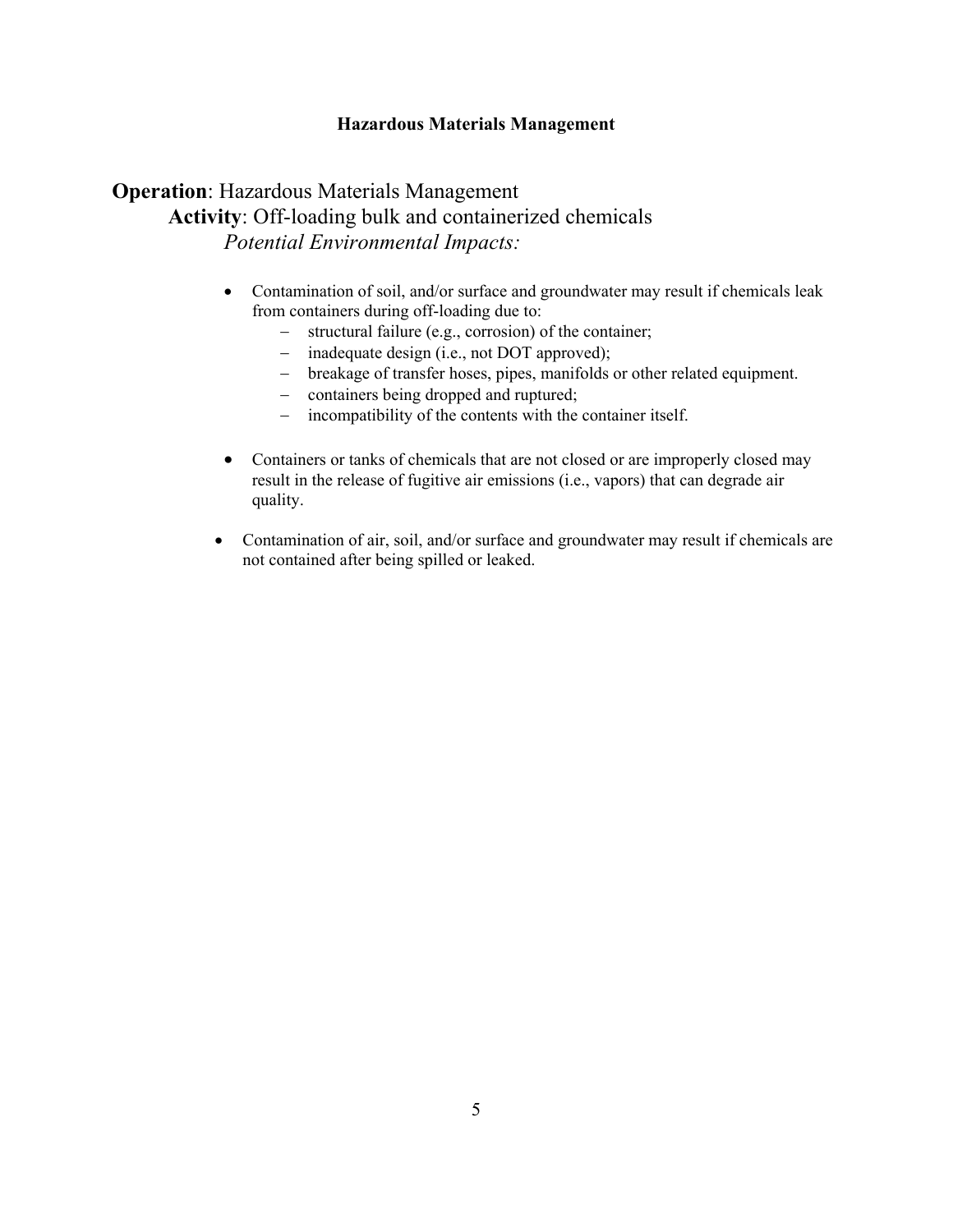### **Storage Tank Management**

## **Operation**: Storage Tank Management

**Activity**: Storage of petroleum products in underground storage tanks *Potential Environmental Impacts:* 

- Contamination of soil and/or surface and groundwater may result if petroleum products leak from underground storage tanks due to:
	- − structural failure (e.g., corrosion) of the tank or piping;
	- − inadequate design;
	- − incompatibility of the contents with the tank itself;
	- − tank is overfilled and spillage is not detected and properly contained;
	- − tank is removed or exhumed without first removing all liquids and sludge.
- Fugitive emissions (i.e., vapors) from tank vent pipes, tank filling and fuel dispensing activities may degrade air quality.

## **Operation**: Storage Tank Management

**Activity**: Storage of petroleum products in aboveground storage tanks *Potential Environmental Impacts:* 

- Contamination of soil and/or surface and groundwater may result if petroleum products leak from aboveground storage tanks due to:
	- − structural failure (e.g., corrosion) of the tank or piping;
	- − inadequate design;
	- − incompatibility of the contents with the tank itself;
	- − tank is overfilled and spillage is not detected and properly contained;
	- − tank is removed without first removing all liquids and sludge.
- Fugitive emissions (i.e., vapors) from tank vent pipes, tank filling and fuel dispensing activities may degrade air quality.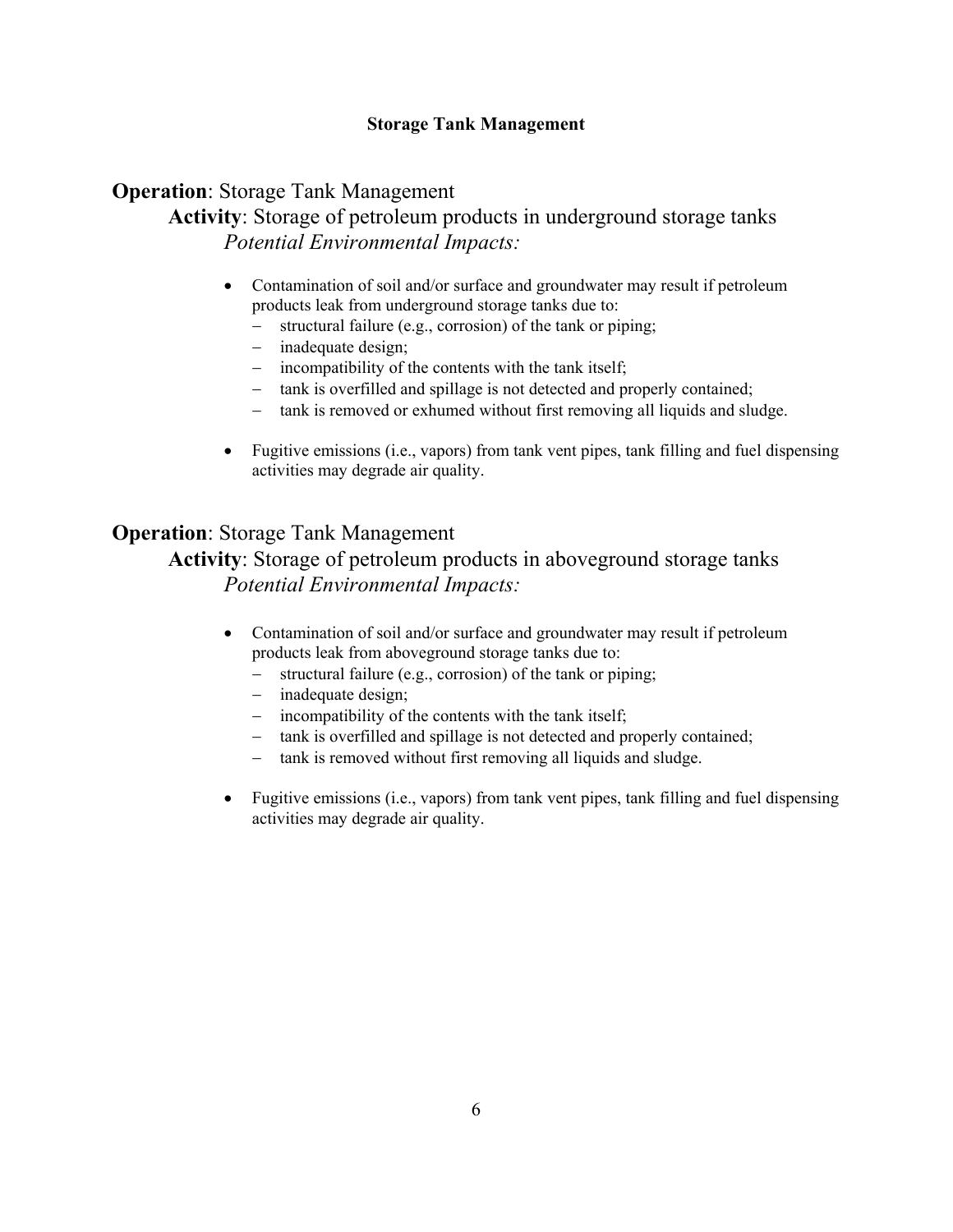## **Operation:** Automotive and Fleet Vehicle Repair and Service **Activity**: Air conditioning service and repair *Potential Environmental Impacts:*

- Contamination of air quality may result due to releases of CFCs to the atmosphere when:
	- − replacing refrigerant in motor vehicle air conditioners;
	- − repairing motor vehicle air conditioners.

# **Operation**: Automotive and Fleet Vehicle Repair and Service **Activity**: Brake Work

*Potential Environmental Impacts:* 

- Contamination of air, soil and/or surface and ground water may result from the disposal of:
	- − asbestos brake shoes in the solid waste;
	- − brake fluid in the solid waste or the storm drains.

## **Operation**: Automotive and Fleet Vehicle Repair and Service **Activity**: Facility Management

- Contamination of soil and/or surface and ground water may result from:
	- − petroleum products being discharged directly to the environment when washing floors in the maintenance area;
	- − bypass or pass through at the local treatment works due to petroleum products being discharged directly to the local treatment works when washing floors in the maintenance area;
	- − the discharge of petroleum products when using a soap that breaks up petroleum products in conjunction with an oil/water separator;
	- − discharging petroleum to an over-full oil/water separator;
	- − increased turbidity in surface water due to storm water runoff from parking lots and washracks.
- Impairment of human health and the environment may result if pesticides are used incorrectly.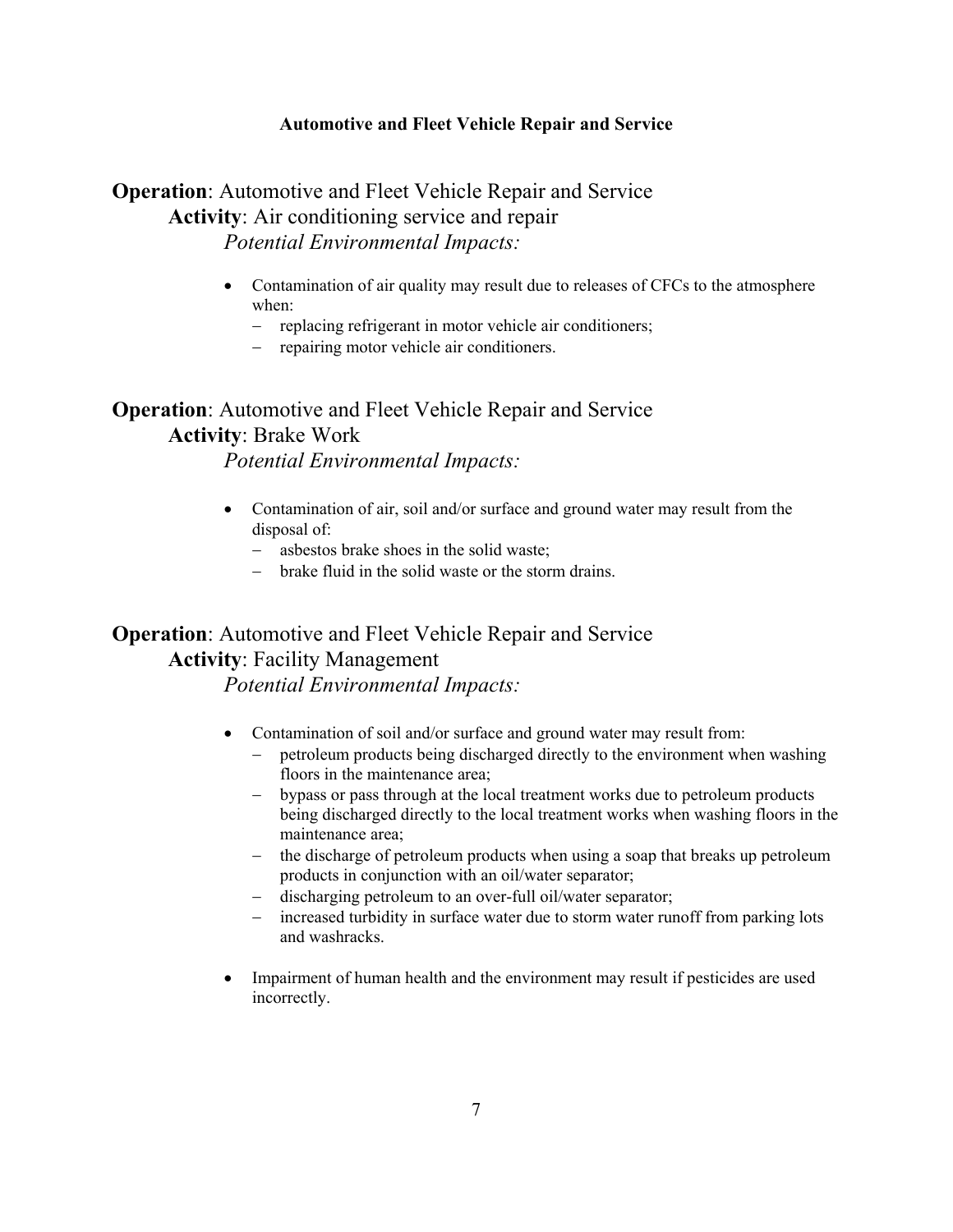## **Operation**: Automotive and Fleet Vehicle Repair and Service **Activity**: Fuel Storage *Potential Environmental Impacts*

- Contamination of soil, and/or surface and groundwater may result if petroleum products leak from containers or tanks due to:
	- − structural failure (e.g., corrosion) of the tank or piping;
	- − inadequate design;
	- − incompatibility of the contents with the tank itself;
	- − container or tank is overfilled and spillage is not detected and properly contained;
	- − tank is removed or exhumed without first removing all liquids and sludge.
- Fugitive emissions (i.e., vapors) from containers, tank vent pipes, tank filling and fuel dispensing activities may degrade air quality.

**Operation**: Automotive and Fleet Vehicle Repair and Service **Activity**: Parts Cleaning and Degreasing Vehicle Parts *Potential Environmental Impacts*

- Contamination of soil and/or surface and groundwater may result from the:
	- − disposal of oily or solvent-contaminated rags, the degreasing fluid, filters, or the grit accumulated in the degreaser/parts cleaner as solid waste;
	- − laundering of oily or solvent-contaminated rags or clothing.
- Fugitive emissions (i.e., vapors) from the degreaser-containing tank may degrade air quality.

**Operation:** Automotive and Fleet Vehicle Repair and Service **Activity**: Repair or Replacement of Exhaust Systems and Catalytic **Convertors** *Potential Environmental Impacts* 

> • Contamination of soil and/or surface and groundwater may result from the disposal of used convertors as solid waste.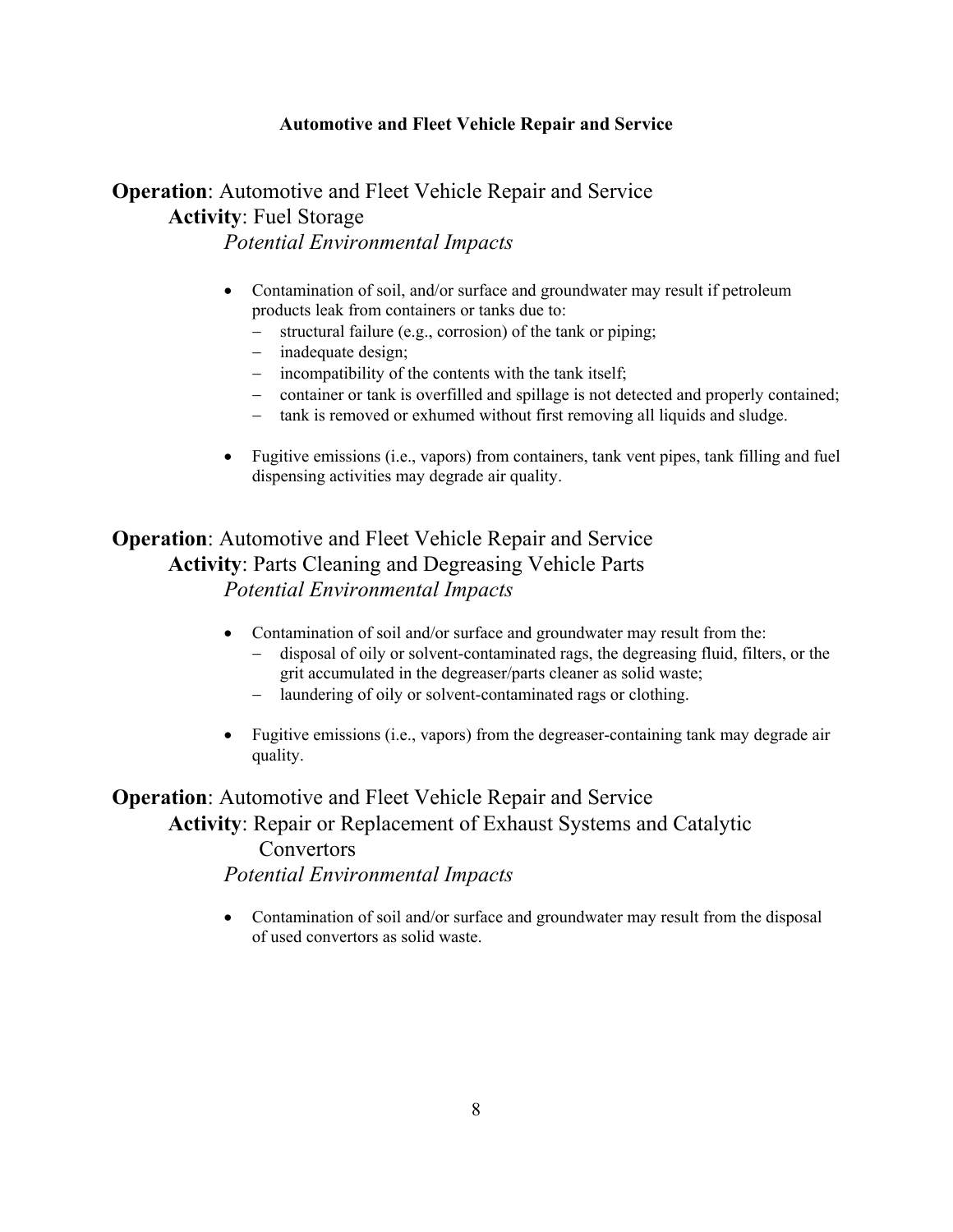## **Operation**: Automotive and Fleet Vehicle Repair and Service **Activity**: Used Oil Management

### *Potential Environmental Impacts*

- Contamination of air, soil, and/or surface and groundwater may result due to:
	- the disposal of used oil or used oil filters in the solid waste;
	- − releases of used oil because of the poor condition of drums/tanks used for storing used oil;
	- − used oil being consumed in a used oil burner;
	- − a lack of absorbent materials to clean up a release of used oil;
	- − laundering of oily rags or clothing;
	- − burning of used oil with an excess amount of halogen in it;
	- − the use of incorrect containers for transportation of used oil creating a spill hazard

## **Operation**: Automotive and Fleet Vehicle Repair and Service **Activity**: Vehicle Bodywork

*Potential Environmental Impacts* 

- Contamination of air quality may result due to:
	- − paint booth filters not working correctly;
	- painting outside of an area with controlled air flow;
	- sandblasting or bead blasting emissions capturing systems not working correctly;
	- performing sandblasting or bead blasting outside of an area with a controlled air flow
	- − containers of paints, strippers, and thinners that are not closed or are improperly closed.
- Contamination of soil and/or surface and ground water may occur due to the disposal of waste paint/stripper, paint or stripper-covered rags, brushes, paper, filters, absorbent materials used in spill cleanup, aerosol paint cans, expired chemicals, or sandblast waste as solid waste.

# **Operation**: Automotive and Fleet Vehicle Repair and Service

## **Activity**: Vehicle Fueling

- Fugitive emissions (i.e., vapors) from the fuel dispensing hoses may degrade air quality.
- Contamination of soil and/or surface and ground water may occur due to: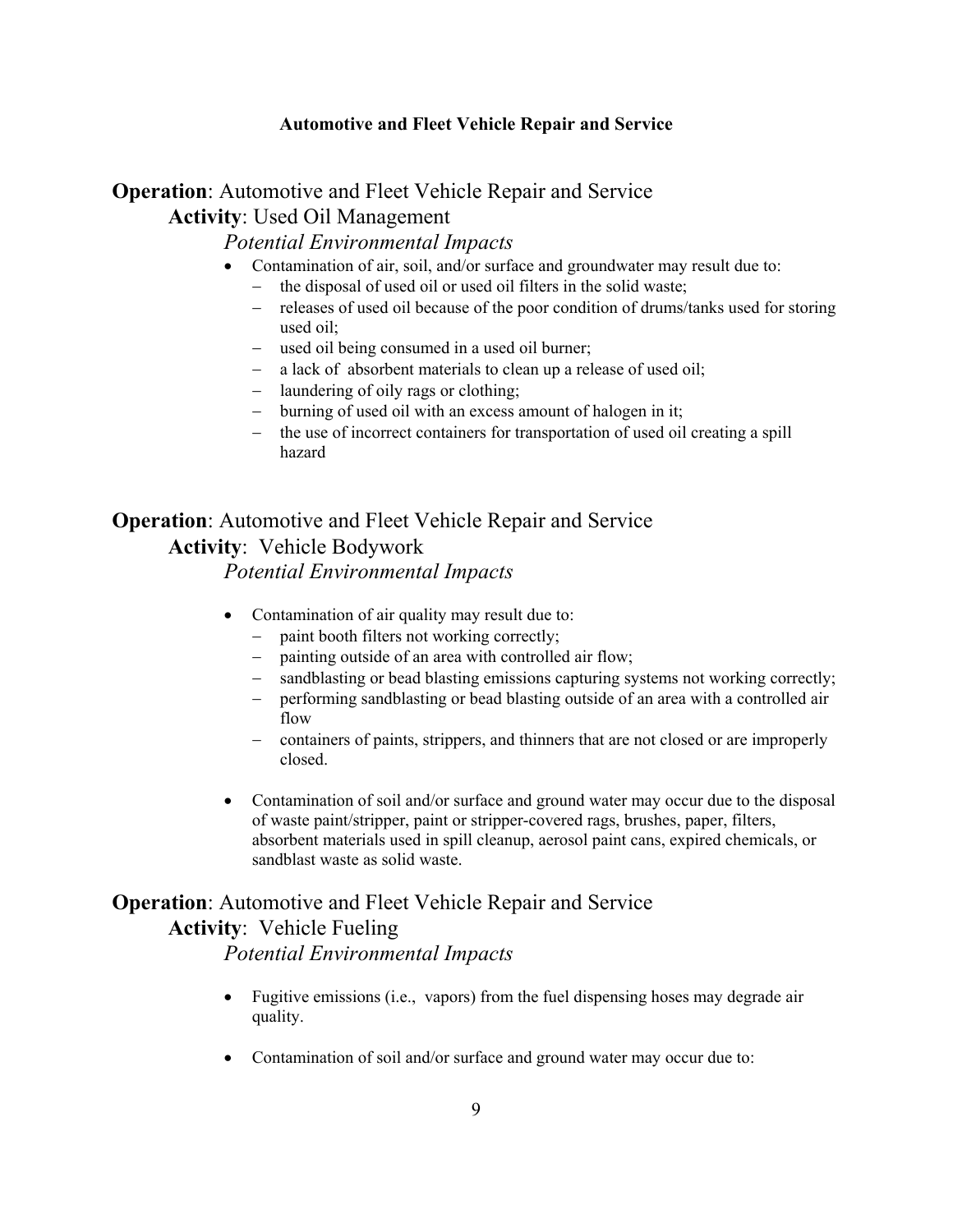- − spillage to the environment during fueling operations;
- − a lack of absorbent materials to clean up a release from a fuel dispensing operation..

# **Operation**: Automotive and Fleet Vehicle Repair and Service **Activity**: Vehicle Washing

### *Potential Environmental Impacts*

- Contamination of soil and/or surface and ground water may occur due to:
	- petroleum products being discharged directly to the environment when washing vehicles;
	- − a bypass or pass through at the local treatment works of petroleum products being discharged directly to the local treatment works when washing vehicles;
	- − the discharge of petroleum products when using a soap that breaks up petroleum products in conjunction with an oil/water separator;
	- − when discharging petroleum to an over-full oil/water separator.

## **Operation**: Automotive and Fleet Vehicle Repair and Service **Activity**: Waste Management *Potential Environmental Impacts*

- Employee and community health may be impacted if solid waste is stored in a manner that presents a fire hazard, encourages nesting by pests (e.g., rodents) or degrades land, habitat or natural resources.
- Impairment of human health and the environment may result if solid waste spills or leaks from collection equipment (e.g., trash dumpsters).
- Solid waste that is not segregated and recycled increases the volume of the waste requiring disposal at the landfill which may contribute to degradation of land, and loss of natural resources.
- Air quality degradation may result if:
	- − refrigerant emissions leak from refrigeration units, air conditioning compressors;
	- − containers of hazardous waste are not closed or are closed improperly.
- Contamination of air, soil, and/or surface and groundwater may result if hazardous waste is incorrectly disposed of as nonhazardous solid waste via trash receptacles (e.g., dumpsters) or if poured down shop sinks, floor drains, or other potential routes of exposure. Examples of commonly overlooked potential hazardous wastes include: metal filings, solvent-contaminated rags, absorbent materials used in spill cleanup,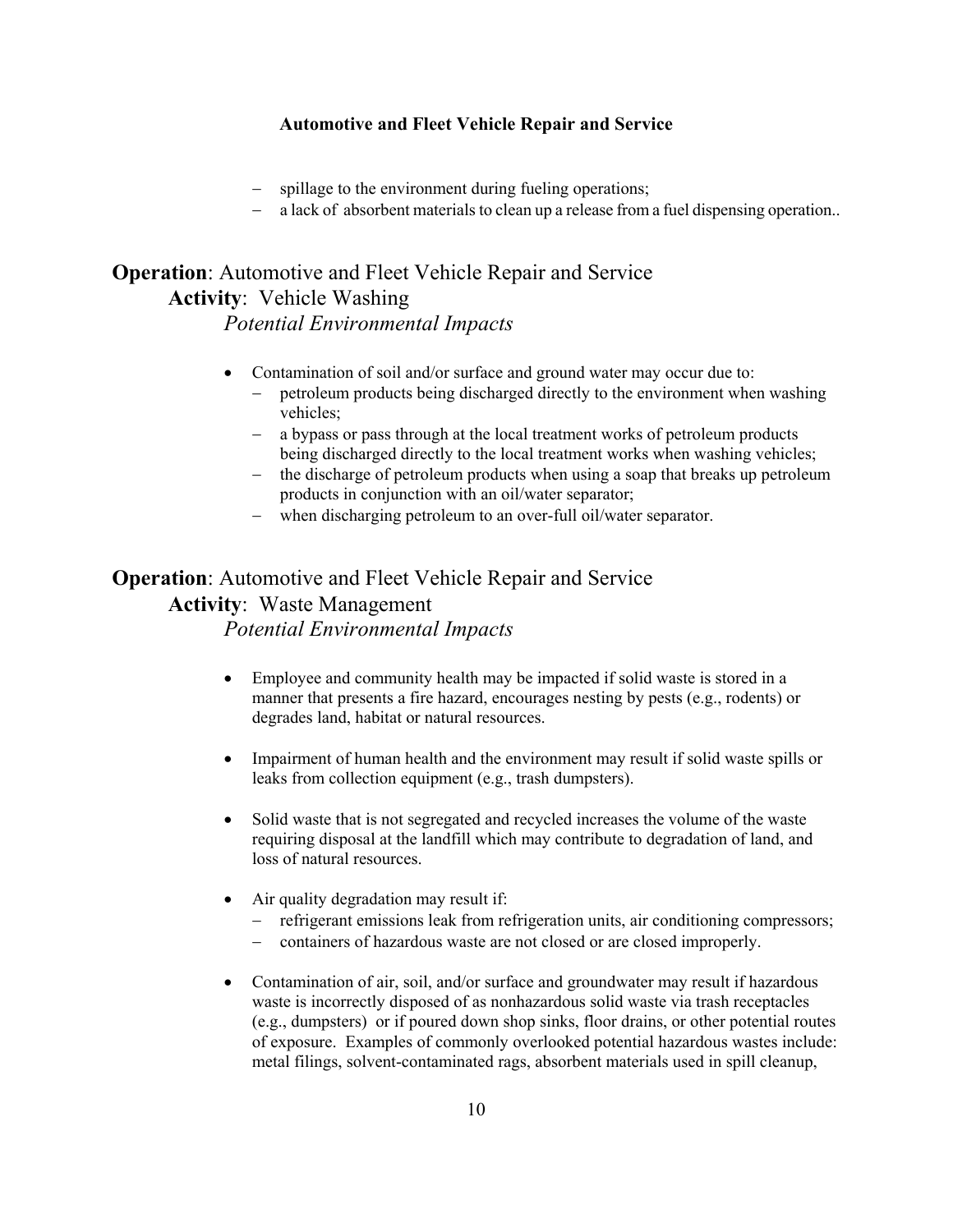welding stubs, aerosol paint cans, paint stripper, filters (degreaser and paint booth), waste refrigerant canisters, baghouse dust, fluorescent lightbulbs, nickel-cadmium batteries, storage tank residues, pesticides, analytical laboratory residues, or expired chemicals.

- Contamination of soil, and/or surface and groundwater may result if hazardous wastes leak from containers or storage tanks during storage, shipment, or transportation due to:
	- − structural failure (e.g., corrosion) of the container;
	- − inadequate design (i.e., not DOT approved);
	- − overfilling and spillage is not detected and properly contained;
	- incompatibility of the contents with the container or tank itself;
	- − a tank is removed or exhumed without first removing all liquids and sludges;
	- − spillage or leaks of hazardous wastes occurring during vehicle loading activities and/or while the waste shipment is in route to the destination facility;
	- − improper off-site management and treatment of hazardous waste occurs;
	- − incorrectly labeled containers of hazardous waste being disposed of according to the content label instead of what is actually in the container.
- Contamination of soil and/or surface and groundwater may result if storm water flows through the waste storage areas resulting in the discharge of contaminated runoff to:
	- − soil or surface and groundwater via drains, sumps, collection trenches, or runoff;
	- the facility waste water treatment works via floor drains, sumps or collection trenches.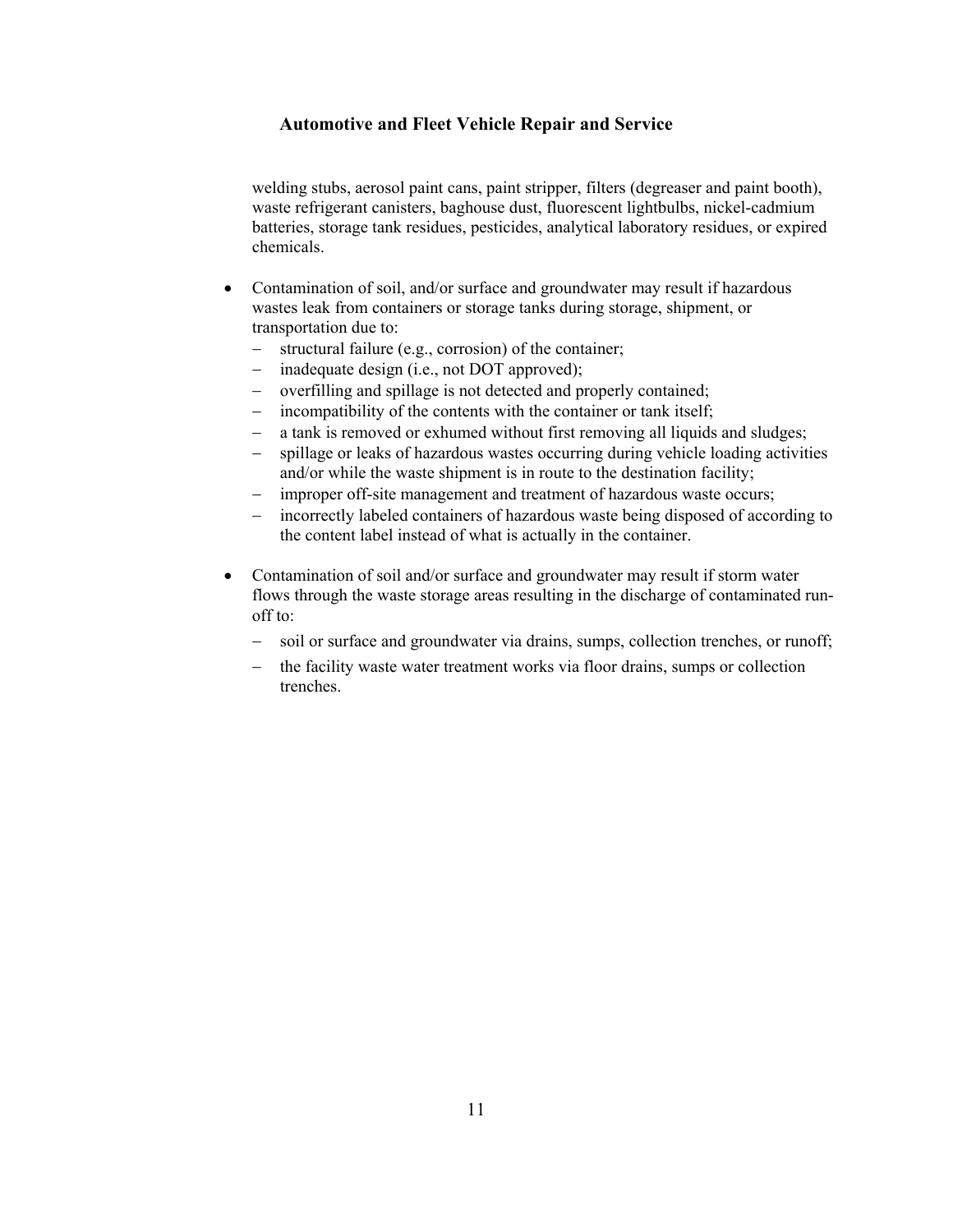### **Wastewater Treatment**

## **Operation**: Wastewater Treatment **Activity**: Wastewater treatment processes *Potential Environmental Impacts*

- Contamination of soil and/or surface or ground water may result from:
	- unpermitted discharges of wastewater into the environment;
	- − discharges of wastewater to the environment in excess of NPDES permit limitations;
	- − a pass-through at the wastewater treatment plant when storm water enters the sanitary sewer;
	- − the improper disposal of grit;
	- the improper disposal of sludge.
- Air quality may be degraded by:
	- − releases of chlorine gas;
	- − fugitive emissions from sewage lagoons and/or sludge beds

## **Operation**: Wastewater Treatment **Activity**: Facility Management *Potential Environmental Impacts*

- Contamination of soil and/or surface and ground water from the disposal of hazardous waste in the trash or down the drain resulting in contamination to soil and/or surface and ground water. Commonly overlooked potential hazardous wastes are solvent-contaminated rags, absorbent materials used in spill cleanup, aerosol paint cans, fluorescent lightbulbs, storage tank residues, pesticides, or expired chemicals.
- Impairment of human health and the environment may result if pesticides are used incorrectly or excessively.
- Air quality degradation may result due to
	- − refrigerant emissions leaking from refrigeration units, air conditioning compressors;
	- − containers of hazardous waste not being kept closed or are closed improperly;
	- − the spray application of paint.
- Contamination of soil and/or surface and ground water may result from:
	- petroleum products being discharged directly to the environment when washing floors in the maintenance area;
	- − increased turbidity in surface water due to storm water runoff from parking lots and washracks.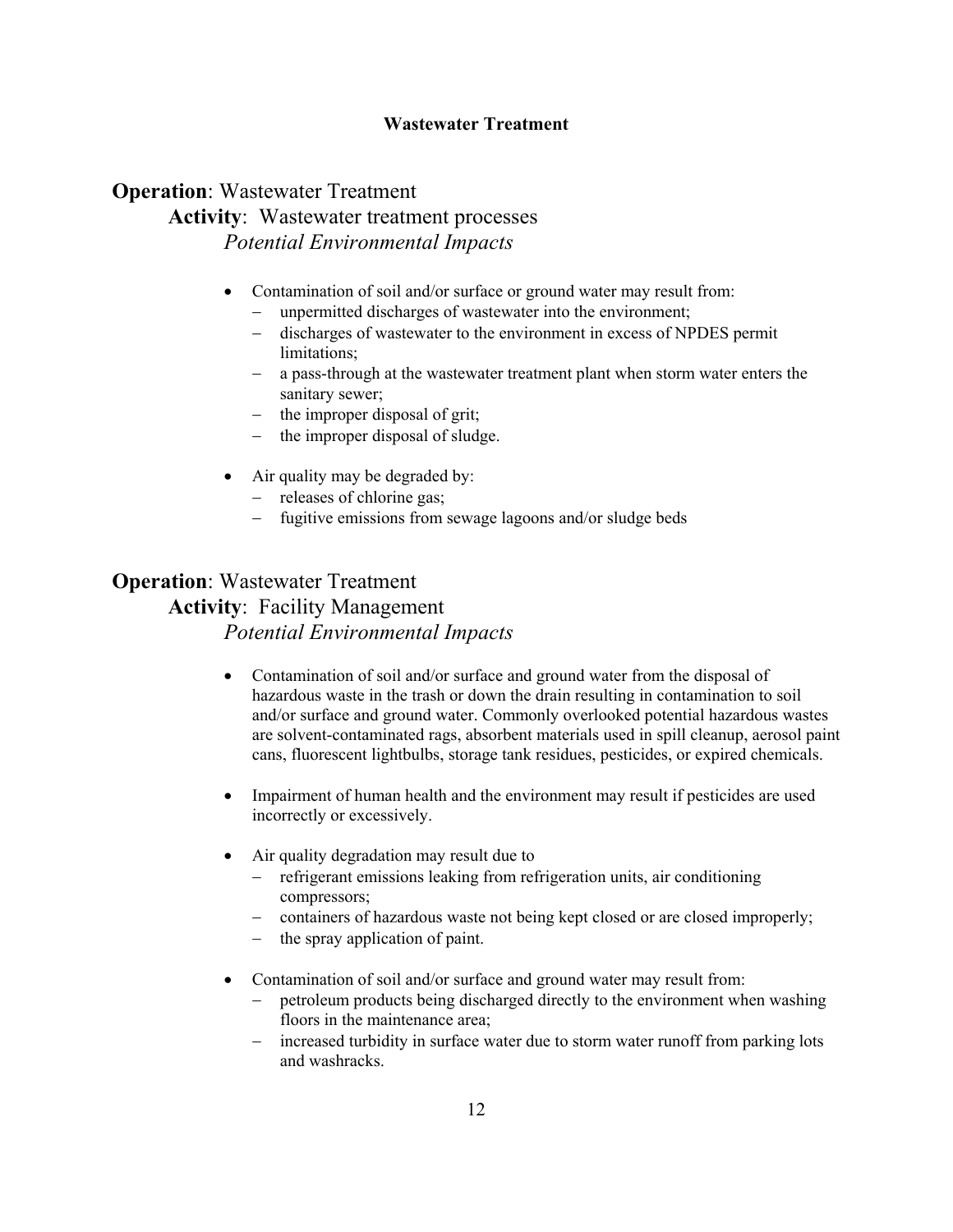### **Wastewater Treatment**

## **Operation**: Wastewater Treatment **Activity**: Fuel Storage *Potential Environmental Impacts*

- Contamination of soil and/or surface and groundwater may result if petroleum products leak from containers or tanks used to store fuel due to:
	- structural failure (e.g., corrosion) of the container, tank, or piping;
	- − inadequate design;
	- incompatibility of the contents with the container or tank itself;
	- − a container or tank is overfilled and spillage is not detected and properly contained;
	- − tank is removed or exhumed without first removing all liquids and sludge.
- Fugitive emissions (i.e., vapors) from containers, tank vent pipes, tank filling and fuel dispensing activities may degrade air quality.

## **Operation**: Wastewater Treatment

## **Activity**: Wastewater Laboratory Operations *Potential Environmental Impacts*

- Contamination of soil and/or surface and ground water from the disposal of hazardous waste in the trash or down the drain resulting in contamination to soil and/or surface and ground water. Commonly overlooked potential hazardous wastes are solvent-contaminated rags, absorbent materials used in spill cleanup, aerosol paint cans, fluorescent lightbulbs, pesticides, or expired chemicals, or residues from wastewater analysis.
- Emissions from fume hood vents may degrade air quality.

## **Operation**: Wastewater Treatment **Activity**: Biosolids Management and Disposal *Potential Environmental Impacts*

- Contamination of soil and/or surface and groundwater may result due to:
	- − surface disposal of contaminated sludge;
	- − land application of contaminated sludge;
	- − disposal of post-incineration by-products from the incineration of sludge;
	- − putting contaminated sludge in a landfill;
	- − putting sludge in a landfill not designed for sludge disposal..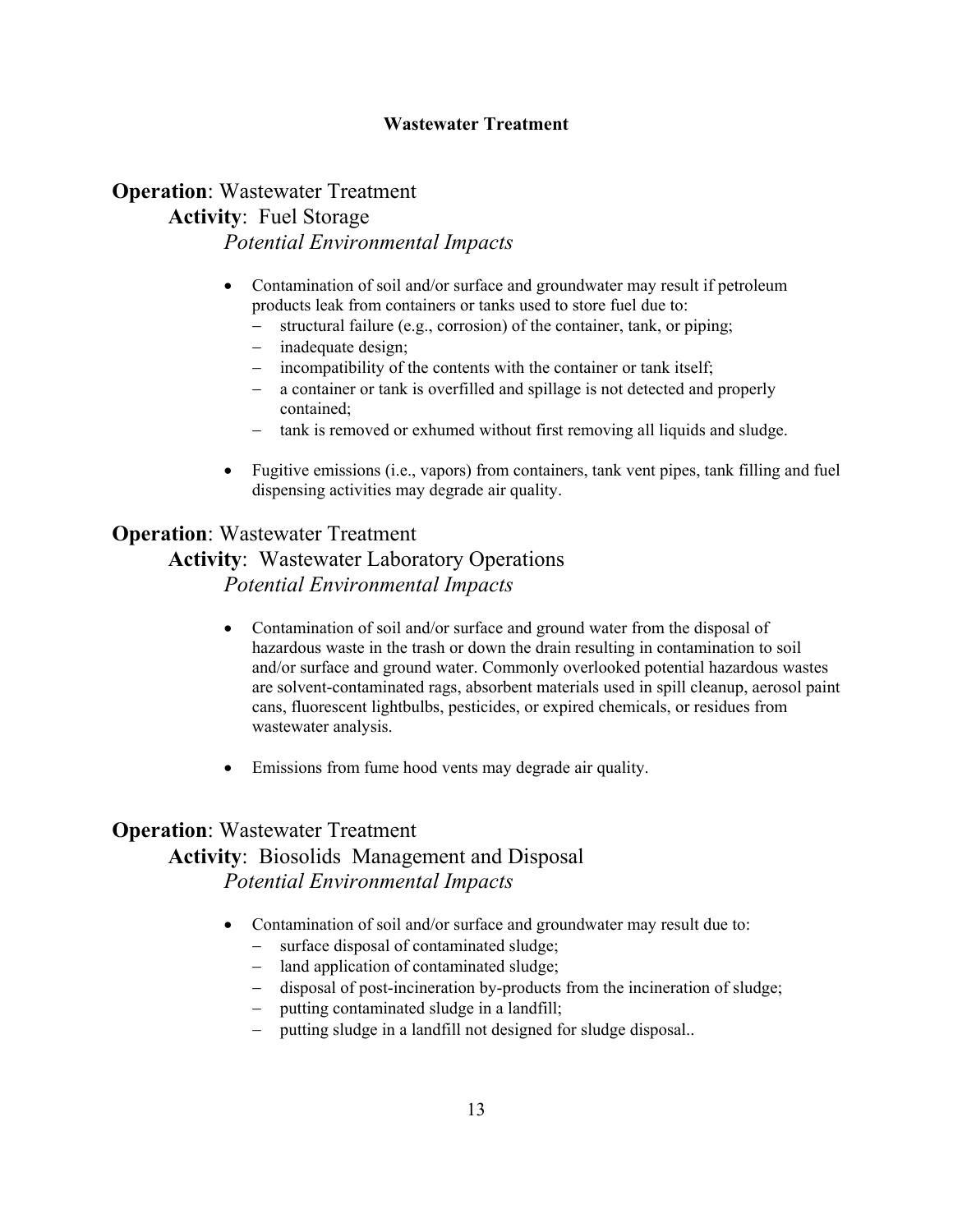### **Wastewater Treatment**

## **Operation**: Wastewater Treatment **Activity**: Septic Tanks *Potential Environmental Impacts*

- Contamination of soil and/or surface and groundwater from septic tanks may result due to:
	- − inadequate design to process the volume of waste being discharged to the septic system;
	- − septic tanks not being cleaned as needed;
	- − proximity to a source of ground or surface water used for drinking water.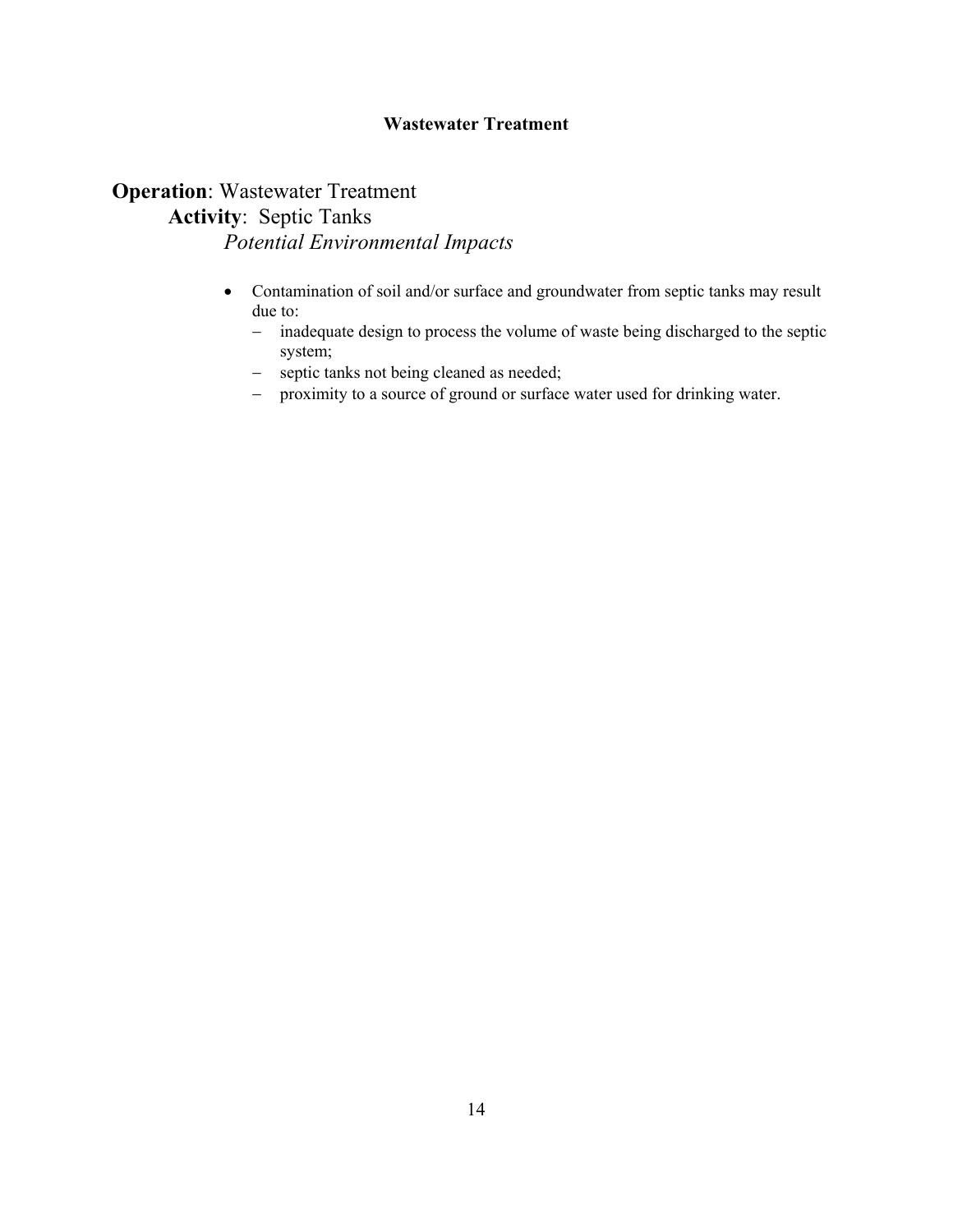### **Water Supply and Treatment Activities**

## **Operation:** Water Supply and Treatment Activities **Activity**: Chemical Storage

- Contamination of soil and/or surface and groundwater may result if chemicals leak from containers or storage tanks due to:
	- − structural failure (e.g., corrosion) of the container, tank, or piping;
	- − inadequate design;
	- − incompatibility of the contents with the container or tank itself;
	- − container or tank is overfilled and spillage is not detected and properly contained;
	- − tank is removed or exhumed without first removing all liquids and sludge.
- Containers or tanks of chemicals that are not closed or are improperly closed may result in the release of fugitive air emissions (i.e., vapors) that can degrade air quality.
- Contamination of soil and/or surface and groundwater may result if storm water flows through the chemical storage areas resulting in the discharge of contaminated run-off to:
	- − soil or surface and groundwater via drains, sumps, collection trenches, or runoff;
	- − the facility waste water treatment works via floor drains, sumps or collection trenches.
- Contamination of soil and/or surface and groundwater may result if chemical cleanup activities result in discharging contaminated run-off:
	- − directly to the soil or surface and groundwater via floor drains, sumps or collection trenches;
	- to the facility waste water treatment works via floor drains, sumps or collection trenches.
- Air quality may be degraded due to:
	- − releases of chlorine gas;
	- − fugitive emissions (i.e., dust, vapors) from chemical storage tanks or containers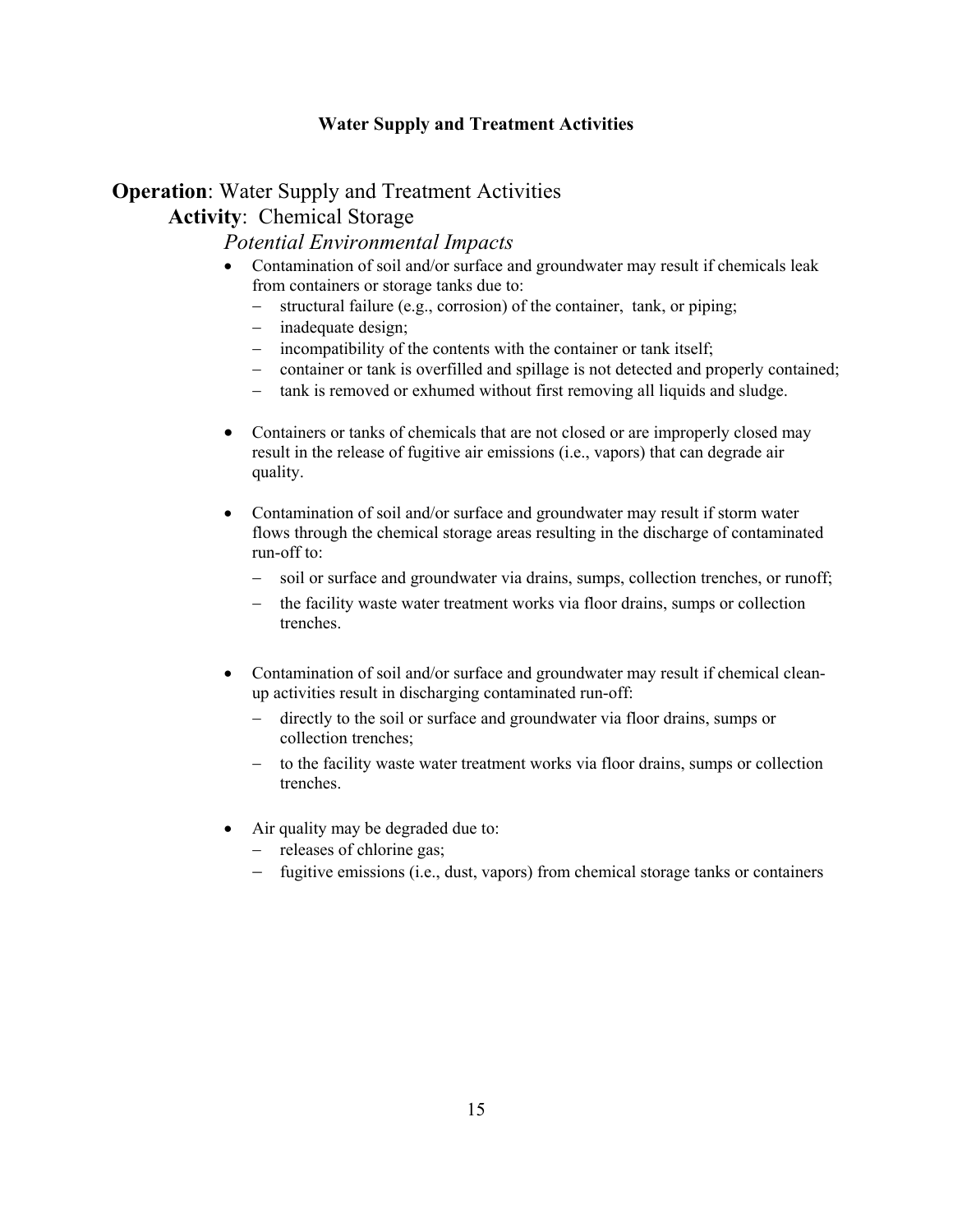### **Water Supply and Treatment Activities**

## **Operation**: Water Supply and Treatment Activities **Activity**: Water Treatment *Potential Environmental Impacts*

- Contamination of soil and/or surface and ground water may result from:
	- − excessive use of a ground or surface water source;
	- − excessive use of chemicals to treat the drinking water.
- Impairment of human health may result if:
	- − drinking water is not correctly treated for contaminants prior to distribution;
	- there is a structural failure in the distribution system that allows contamination of the water after treatment.

## **Operation**: Water Supply and Treatment Activities **Activity**: Laboratory operations *Potential Environmental Impacts*

- Contamination of soil and/or surface and ground water from the disposal of hazardous waste in the trash or down the drain resulting in contamination to soil and/or surface and ground water. Commonly overlooked potential hazardous wastes are solvent-contaminated rags, absorbent materials used in spill cleanup, aerosol paint cans, fluorescent lightbulbs, pesticides, expired chemicals, or residues from drinking water analysis.
- Emissions from fume hood vents may degrade air quality.

## **Operation**: Water Supply and Treatment Activities **Activity**: Treatment sludge (iron) *Potential Environmental Impacts*

- Contamination of soil and/or surface and groundwater may result due to:
	- − surface disposal of contaminated sludge;
	- − land application of contaminated sludge;
	- − disposal of post-incineration by-products from the incineration of sludge;
	- − depositing contaminated sludge in a landfill;
	- Depositing sludge in a landfill not designed for sludge disposal...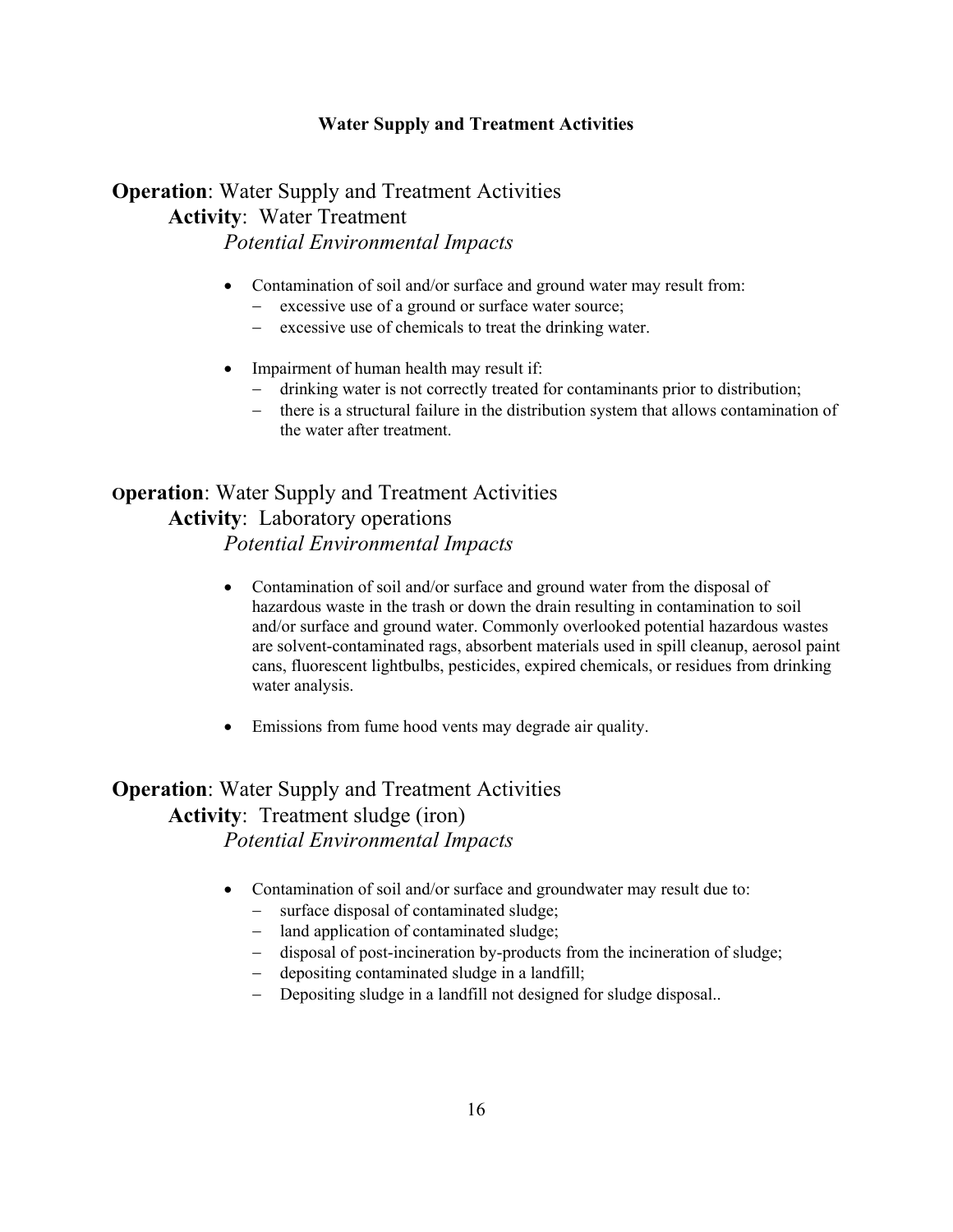### **Water Supply and Treatment Activities**

## **Operation**: Water Supply and Treatment Activities **Activity**: Disposal of spent activated carbon and spent deionization column *Potential Environmental Impacts*

• Contamination of soil and/or surface and ground water from the disposal of hazardous waste in the trash or down the drain resulting in contamination to soil and/or surface and ground water. Whether or not the activated carbon or the deionization column contains hazardous waste depends on the contaminants being captured.

# **Operation**: Water Supply and Treatment Activities **Activity**: Flushing

- Impairment of human health may when either excessive or inadequate flushing is done.
- Air quality may be degraded due to releases of chlorine gas.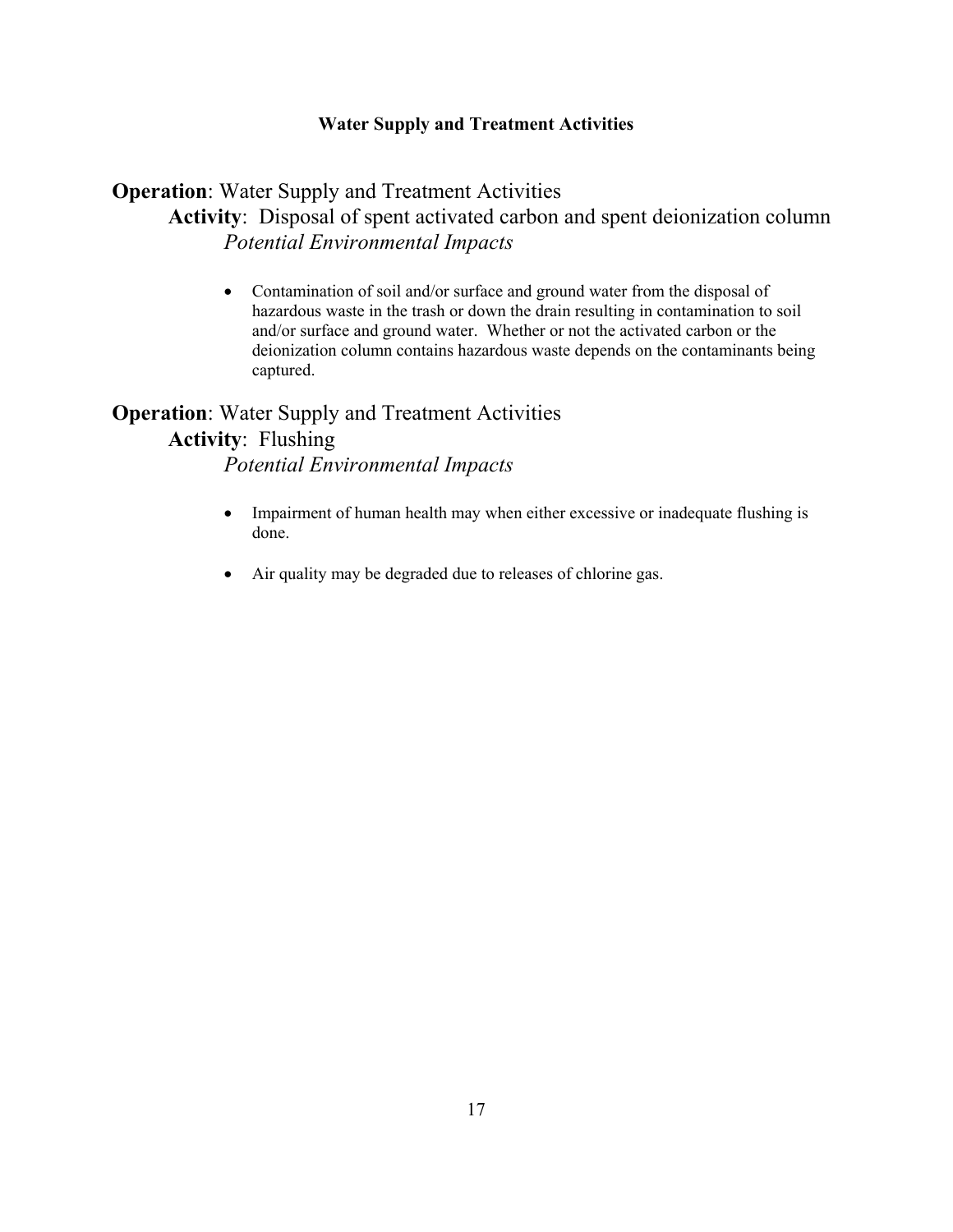**Operation**: New Construction or Expansion of Buildings and Renovation and Demolition of Old Buildings

**Activity**: Clearing and Grading *Potential Environmental Impacts* 

- Loss of endangered/threatened species habitat.
- Contamination of soil and/or surface and ground water may result if the requirements of a storm water permit are not followed.
- Increased turbidity in surface water sources may result from storm water flow over unvegetated land.

## **Operation**: New Construction or Expansion of Buildings and Renovation and Demolition of Old Buildings

## **Activity**: Storm water Management *Potential Environmental Impacts*

- Soil and/or surface and groundwater contamination due to a pass-through at the wastewater treatment plant when storm water gets into the sanitary system through existing drains at the site.
- Contamination of soil and/or surface and ground water may result if the requirements of a storm water permit are not followed.
- Increased turbidity in surface water sources may result from storm water flow over unvegetated land.

## **Operation**: New Construction or Expansion of Buildings and Renovation and Demolition of Old Buildings

## **Activity**: Wetlands *Potential Environmental Impacts*

- Loss of endangered/threatened species habitat
- Increased flooding due to loss of drainage area.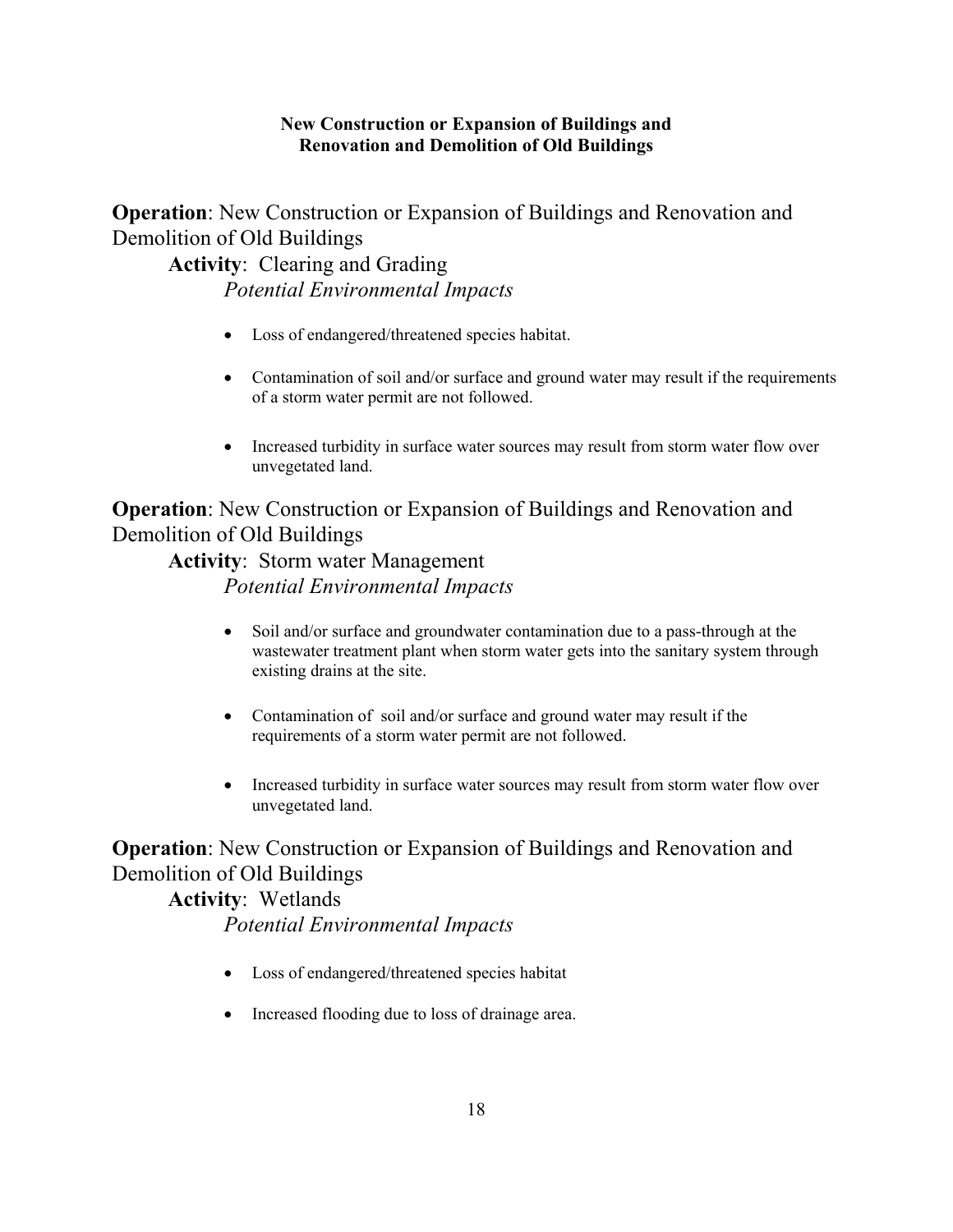**Operation**: New Construction or Expansion of Buildings and Renovation and Demolition of Old Buildings

**Activity**: Redoing utility power, gas, water supply and sewer lines *Potential Environmental Impacts* 

- Contamination of air, soil, and/or surface and groundwater may result if:
	- − hazardous waste is incorrectly disposed of as nonhazardous solid waste via trash receptacles (e.g., dumpsters) or if poured down shop sinks, floor drains, or other potential routes of exposure. Examples of commonly overlooked potential hazardous wastes include: metal filings, solvent-contaminated rags, absorbent materials used in spill cleanup, welding stubs, aerosol paint cans, fluorescent lightbulbs, or nickel-cadmium batteries;
	- − asbestos is removed without appropriate wetting;
	- − removed asbestos is disposed of in a landfill not approved for asbestos disposal;
	- − improper disposal of PCB-contaminated structural components;
	- − alternate flow paths are not provided prior to removal of an existing portion of the sewer line.
- Air quality may be degraded by the venting of natural gas.

## **Operation**: New Construction or Expansion of Buildings and Renovation and Demolition of Old Buildings

### **Activity**: Well construction

*Potential Environmental Impacts* 

- Contamination of soil and/or surface and groundwater may result due to:
	- − inadequate well construction techniques or materials;
	- − improper siting of a well.

## **Operation**: New Construction or Expansion of Buildings and Renovation and Demolition of Old Buildings

## **Activity**: Fly ash in concrete *Potential Environmental Impacts*

• Contamination of soil and/or surface and groundwater may result due to the use of concrete containing excessive amounts of fly ash.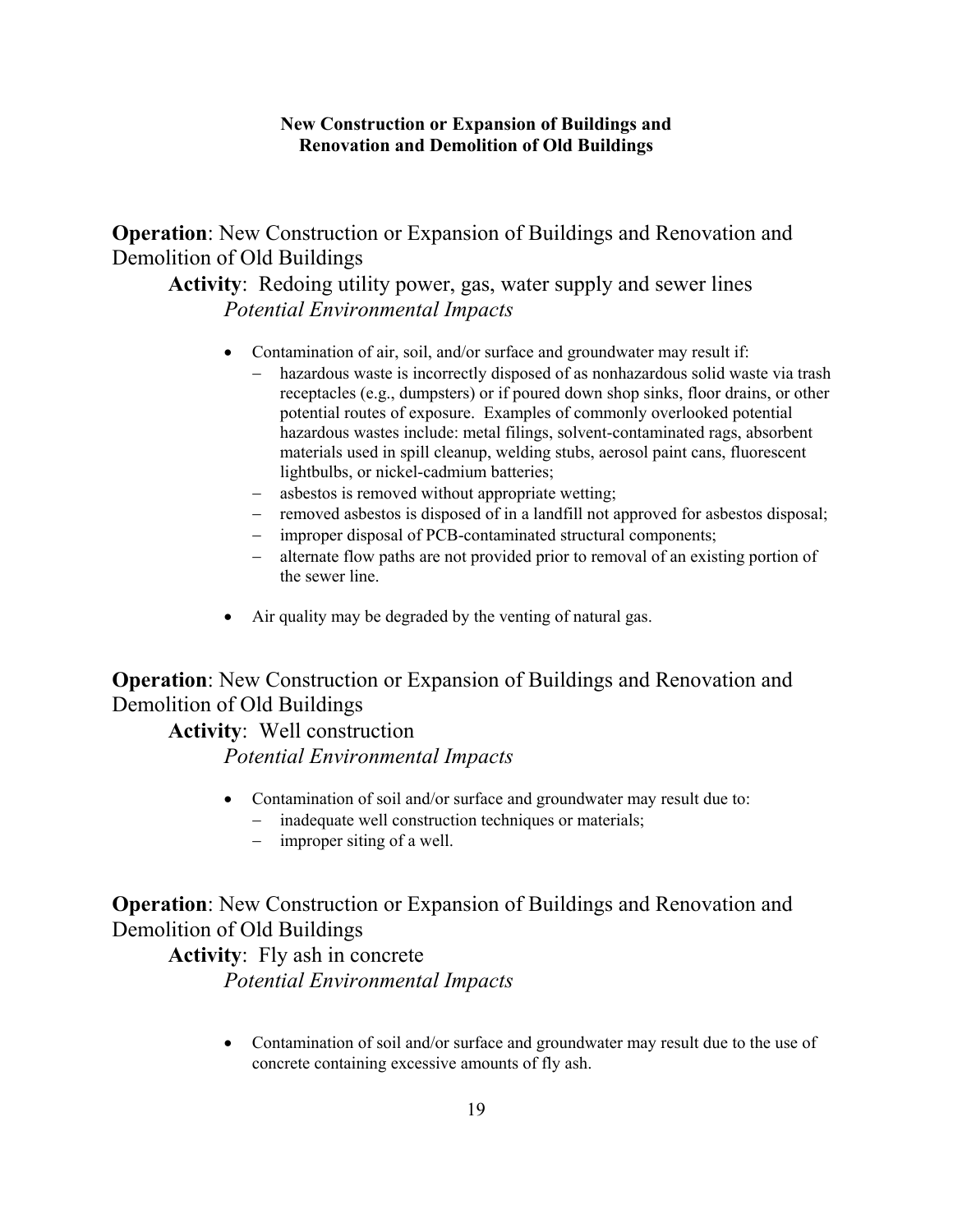**Operation**: New Construction or Expansion of Buildings and Renovation and Demolition of Old Buildings

**Activity**: Laying asphalt *Potential Environmental Impacts* 

- Air quality may be degraded due to emissions from the asphalt surfacing process.
- Contamination of soil and/or surface and ground water may occur due to improper disposal of waste (solid and hazardous) from the asphalting process.

**Operation**: New Construction or Expansion of Buildings and Renovation and Demolition of Old Buildings

**Activity**: Solid waste disposal *Potential Environmental Impacts* 

- Employee and community health may be impacted if solid waste is stored in a manner that presents a fire hazard, encourages nesting by pests (e.g., rodents) or degrades land, habitat or natural resources.
- Impairment of human health and the environment may result if solid waste spills or leaks from collection equipment (e.g., trash dumpsters).
- Solid waste that is not segregated and recycled increases the volume of the waste requiring disposal at the landfill which may contribute to degradation of land, and loss of natural resources.
- Contamination of air, soil, and/or surface and groundwater may result if:
	- hazardous waste is incorrectly disposed of as nonhazardous solid waste via trash receptacles (e.g., dumpsters) or if poured down shop sinks, floor drains, or other potential routes of exposure. Examples of commonly overlooked potential hazardous wastes include: metal filings, solvent-contaminated rags, absorbent materials used in spill cleanup, welding stubs, aerosol paint cans, waste refrigerant canisters, baghouse dust, fluorescent lightbulbs, nickel-cadmium batteries, storage tank residues, pesticides, or expired chemicals;
	- − solid waste is not properly contained while in route to the disposal facility (e.g., fugitive dust from uncovered vehicles, leakage/spillage of liquid or solid waste from inadequate containers, etc.);
	- storm water run-off from compost piles is not properly contained and managed.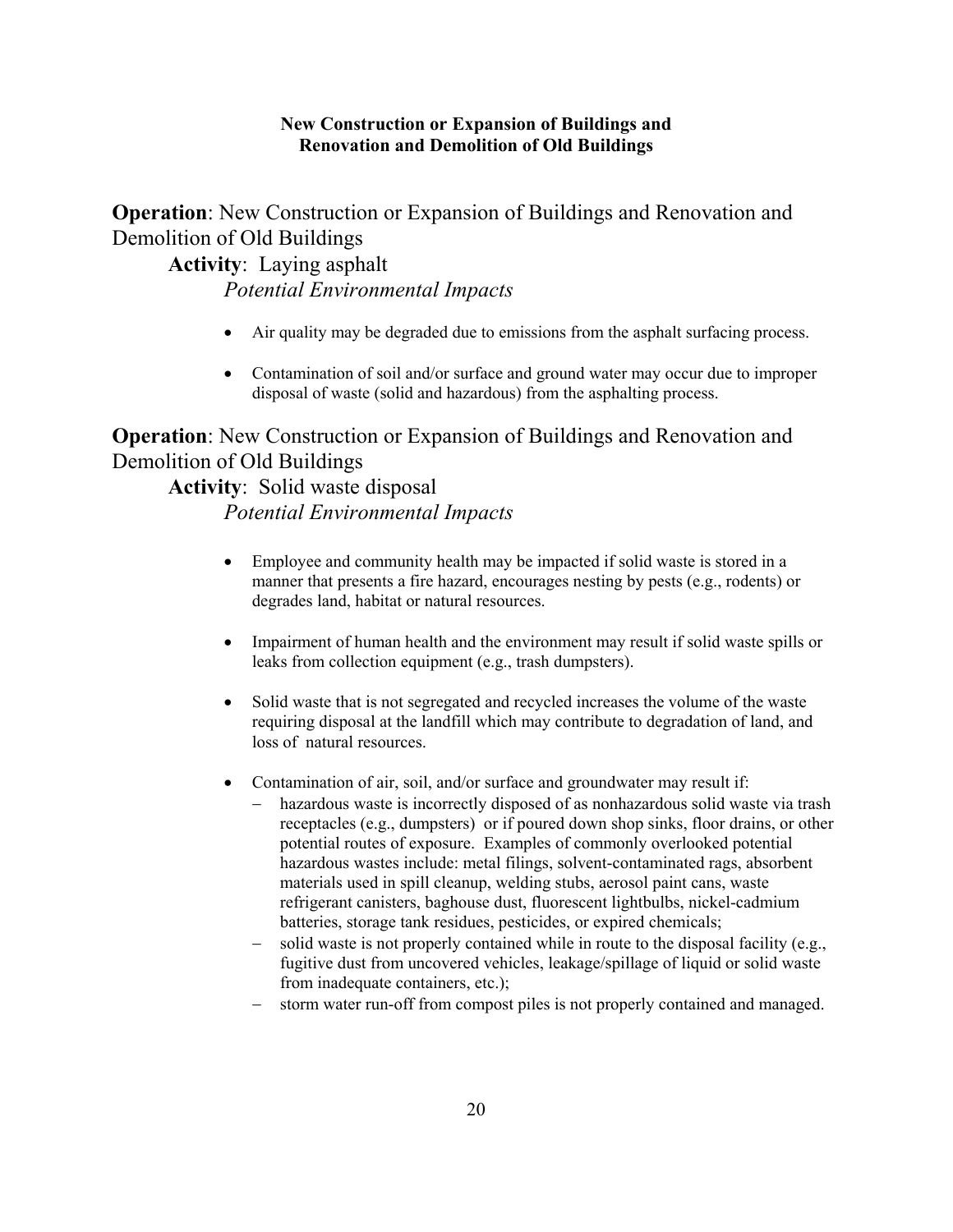- Contamination of soil and/or surface and groundwater may result if storm water flows through the waste storage areas resulting in the discharge of contaminated runoff to:
	- − soil or surface and groundwater via drains, sumps, collection trenches, or runoff;
	- the facility waste water treatment works via floor drains, sumps or collection trenches.
- Air quality degradation may result if refrigerant emissions leak from refrigeration units, air conditioning compressors.

## **Operation**: New Construction or Expansion of Buildings and Renovation and Demolition of Old Buildings

# **Activity**: Storage of chemicals used for construction

- Contamination of soil and/or surface and groundwater may result if hazardous materials leak from containers or storage tanks due to:
	- − structural failure (e.g., corrosion) of the container, tank, or piping;
	- − inadequate design;
	- − incompatibility of the contents with the container or tank itself;
	- − container or tank is overfilled and spillage is not detected and properly contained;
	- − tank is removed or exhumed without first removing all liquids and sludge.
- Containers or tanks of hazardous materials that are not closed or are improperly closed may result in the release of fugitive air emissions (i.e., vapors) that can degrade air quality.
- Contamination of soil and/or surface and groundwater may result if storm water flows through the hazardous materials storage areas resulting in the discharge of contaminated run-off to:
	- − soil or surface and groundwater via drains, sumps, collection trenches, or runoff;
	- the facility waste water treatment works via floor drains, sumps or collection trenches.
- Contamination of air, soil, and/or surface and groundwater may result if hazardous materials clean-up activities result in discharging contaminated run-off:
	- directly to the soil or surface and groundwater via floor drains, sumps or collection trenches;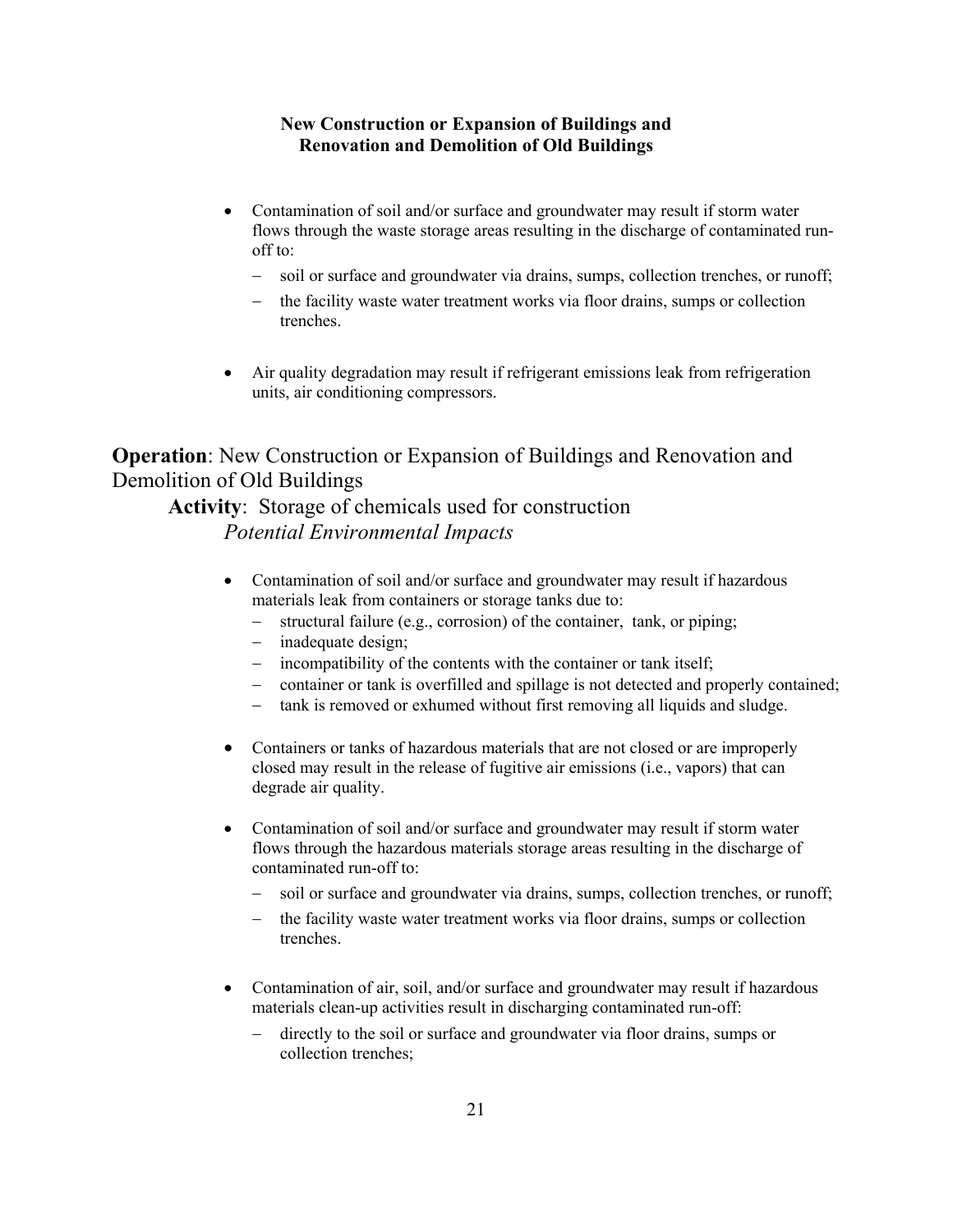- to the facility waste water treatment works via floor drains, sumps or collection trenches.
- Contamination of air, soil, and/or surface and groundwater may result if expired or waste chemicals are incorrectly disposed of as nonhazardous solid waste via trash receptacles (e.g., dumpsters) or if poured down drains, or other potential routes of exposure. Examples of commonly overlooked potential hazardous wastes include: adhesives, solvent-contaminated rags, oily rags, absorbent materials used in spill cleanup, aerosol paint cans, paint stripper, paint brushes, fluorescent lightbulbs, pesticides, and expired chemicals.

**Operation**: New Construction or Expansion of Buildings and Renovation and Demolition of Old Buildings

**Activity**: Disposal of PCB containing items *Potential Environmental Impacts* 

- Contamination of soil and/or surface and groundwater may result if:
	- PCB-containing items are disposed of in a landfill not approved for PCB disposal;
	- − leaking PCB-contaminated structural components are not drained prior to disposal;
	- − leaks from PCB-contaminated structural components are not detected and properly contained.

**Operation**: New Construction or Expansion of Buildings and Renovation and Demolition of Old Buildings

**Activity**: Disposal of hazardous wastes or RCRA regulated universal waste. *Potential Environmental Impacts* 

- Contamination of air, soil, and/or surface and groundwater may result if hazardous waste or universal waste is incorrectly disposed due to:
	- − disposal in the solid waste (i.e., the trash, a dumpster);
	- − disposal by pouring it down shop sinks, floor drains, sumps or other potential routes of exposure;
	- − lack of knowledge as to whether or not a waste stream is hazardous waste or a universal waste.

(**NOTE:** Examples of commonly overlooked potential hazardous wastes include: adhesives, solvent-contaminated rags, oily rags, absorbent materials used in spill cleanup, welding stubs, aerosol paint cans, paint stripper, paint brushes, waste refrigerant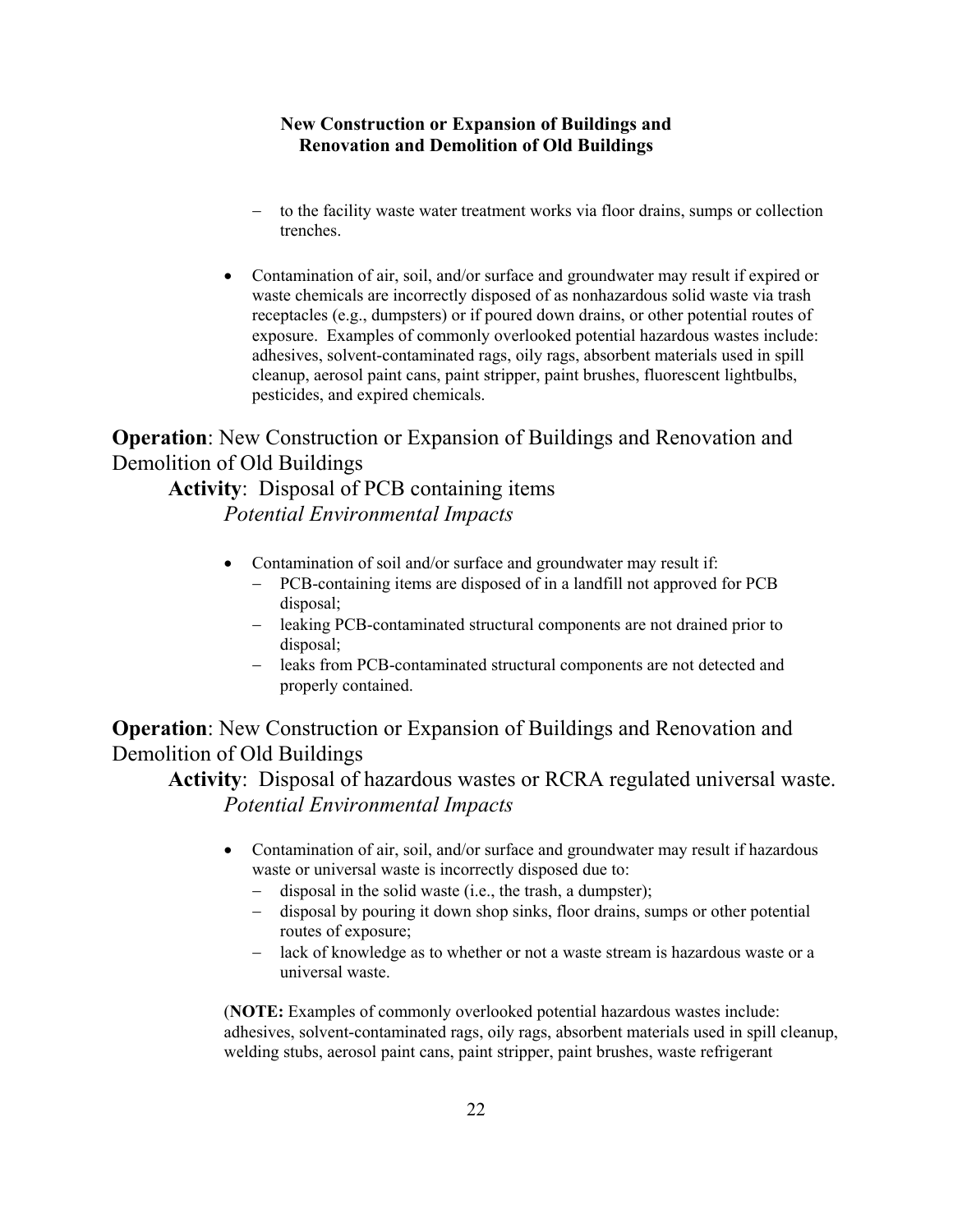canisters, fluorescent lightbulbs, pesticides, and expired chemicals.)

(**NOTE**: Universal waste includes mercury-containing fluorescent lightbulbs; high intensity discharge, neon, mercury vapor, high pressure sodium, and metal halide lamps; excess pesticides; batteries other than lead-acid; and mercury-containing thermostats.)

- Contamination of soil, and/or surface and groundwater may result if hazardous wastes or universal wastes leak from containers or storage tanks during storage, shipment, or transportation due to:
	- − structural failure (e.g., corrosion) of the container;
	- inadequate design (i.e., not DOT approved);
	- − overfilling and spillage is not detected and properly contained;
	- − incompatibility of the contents with the container or tank itself;
	- a tank is removed or exhumed without first removing all liquids and sludges;
	- − spillage or leaks of hazardous wastes or universal waste occurring during vehicle loading activities and/or while the waste shipment is in route to the destination facility;
	- − improper off-site management and treatment of hazardous waste or universal waste occurs:
	- − incorrectly labeled containers of hazardous waste or universal waste being disposed of according to the content label instead of what is actually in the container.
- Containers or tanks of hazardous wastes or universal wastes that are not closed or are improperly closed may result in the release of fugitive air emissions (i.e., vapors) that can degrade air quality.
- Contamination of soil and/or surface and groundwater may result if storm water flows through the hazardous waste or universal waste storage areas resulting in the discharge of contaminated run-off to:
	- − soil or surface and groundwater via drains, sumps, collection trenches, or runoff;
	- the facility waste water treatment works via floor drains, sumps or collection trenches.
- Contamination of soil and/or surface and groundwater may result if hazardous waste or universal waste clean-up activities result in discharging contaminated run-off:
	- − directly to the soil or surface and groundwater via floor drains, sumps or collection trenches;
	- − to the facility waste water treatment works via floor drains, sumps or collection trenches.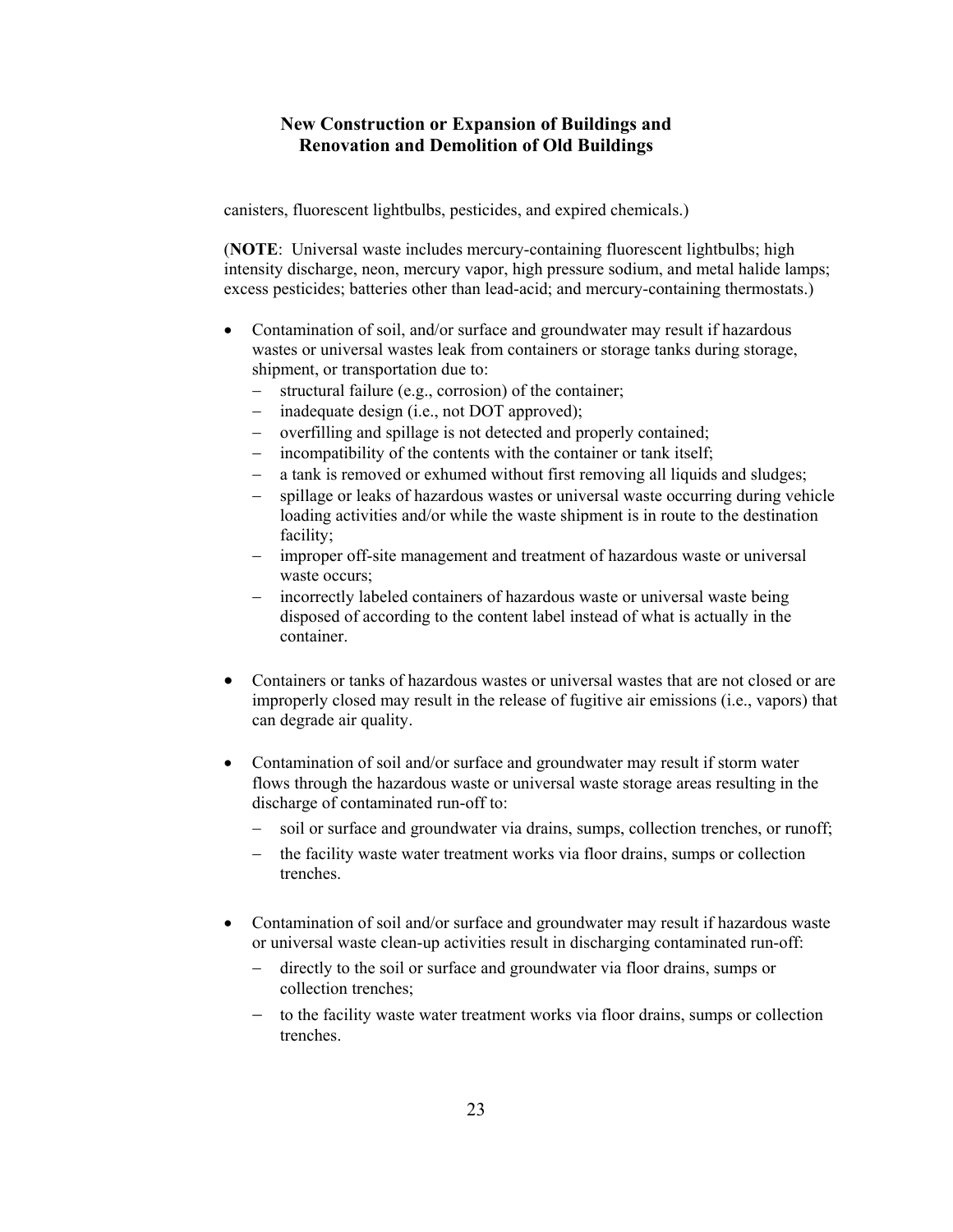**Operation**: New Construction or Expansion of Buildings and Renovation and Demolition of Old Buildings

**Activity**: Dust control *Potential Environmental Impacts* 

• Degradation of air quality may occur due to lack of dust control.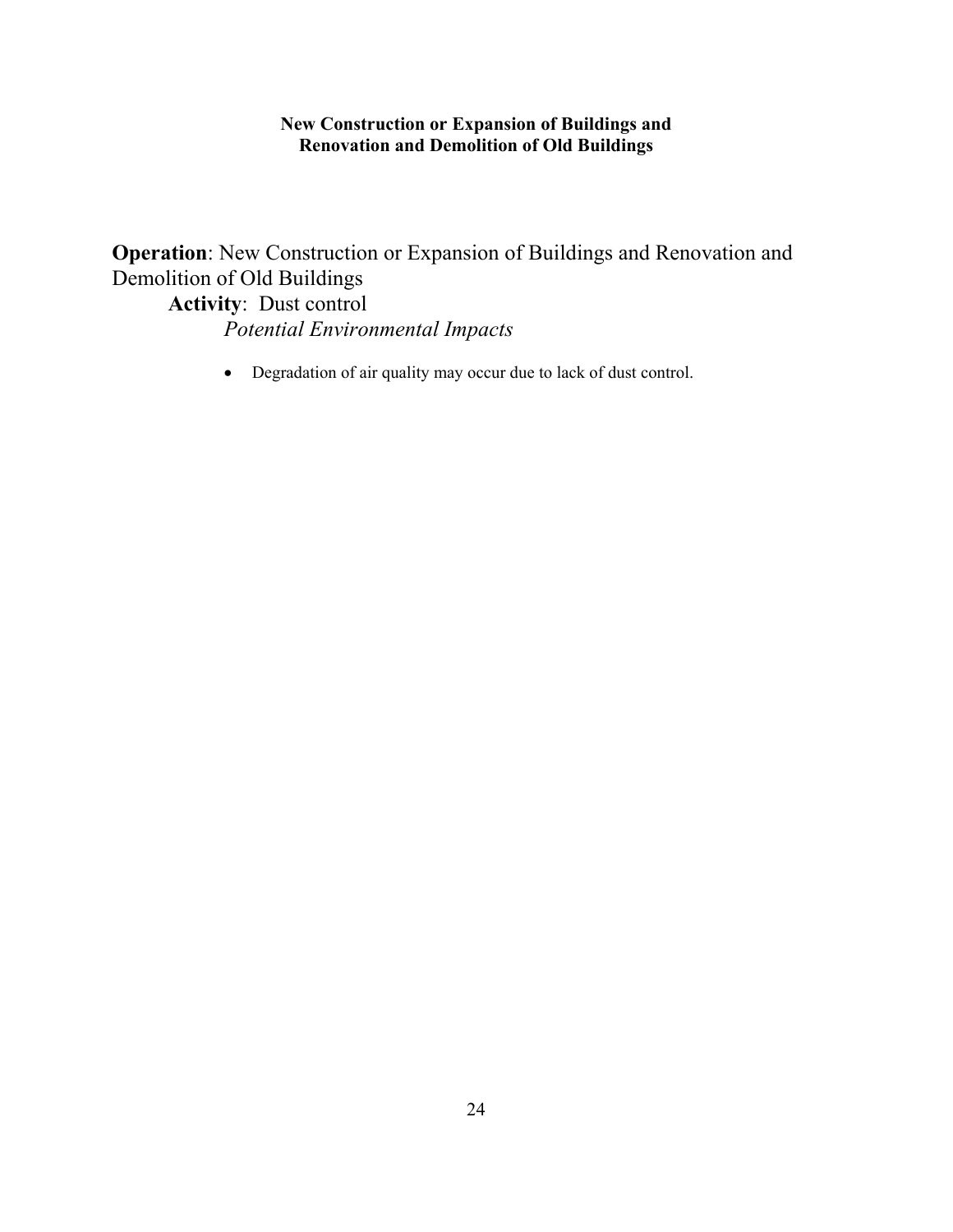## **Operation**: Facility Engineering and Maintenance **Activity**: Metal and woodworking shops *Potential Environmental Impacts*

- Contamination of soil and/or surface and ground water may result due to the disposal of hazardous waste in the trash or down the drain. Commonly overlooked potentially hazardous wastes are metal filings, paint or solvent-contaminated rags, absorbent materials used in spill cleanup, welding stubs, aerosol paint cans, fluorescent lightbulbs, paint booth filters, sand or bead blasting wastes, or expired materials.
- Contamination of air quality may result due to:
	- paint booth filters not working correctly;
	- − painting outside of an area with controlled air flow;
	- sandblasting or bead blasting emissions capturing systems not working correctly;
	- − performing sandblasting or bead blasting outside of an area with a controlled air flow:
	- − containers of paints, strippers, and thinners that are not closed or are improperly closed;
	- − a lack of dust control from woodworking operations
	- − releases of compressed gases such as acetylene used for welding.

## **Operation**: Facility Engineering and Maintenance

## **Activity**: Management and disposal of waste lubricating and cutting oils/fluids

- Contamination of air, soil, and/or surface and groundwater may result due to:
	- the disposal of used oil or used oil filters in the solid waste;
	- − releases of used oil because of the poor condition of drums/tanks used for storing used oil;
	- − a lack of absorbent materials to clean up a release of used oil;
	- − laundering of oily rags or clothing;
	- − burning of used oil with an excess amount of halogen in it;
	- the use of incorrect containers for transportation of used oil creating a spill hazard
- Contamination of soil and/or surface and ground water due to the disposal of hazardous waste in the trash or down the drain. Commonly overlooked potentially hazardous wastes are contaminated used oil, oil-contaminated rags, absorbent materials used in spill cleanup, or expired chemicals.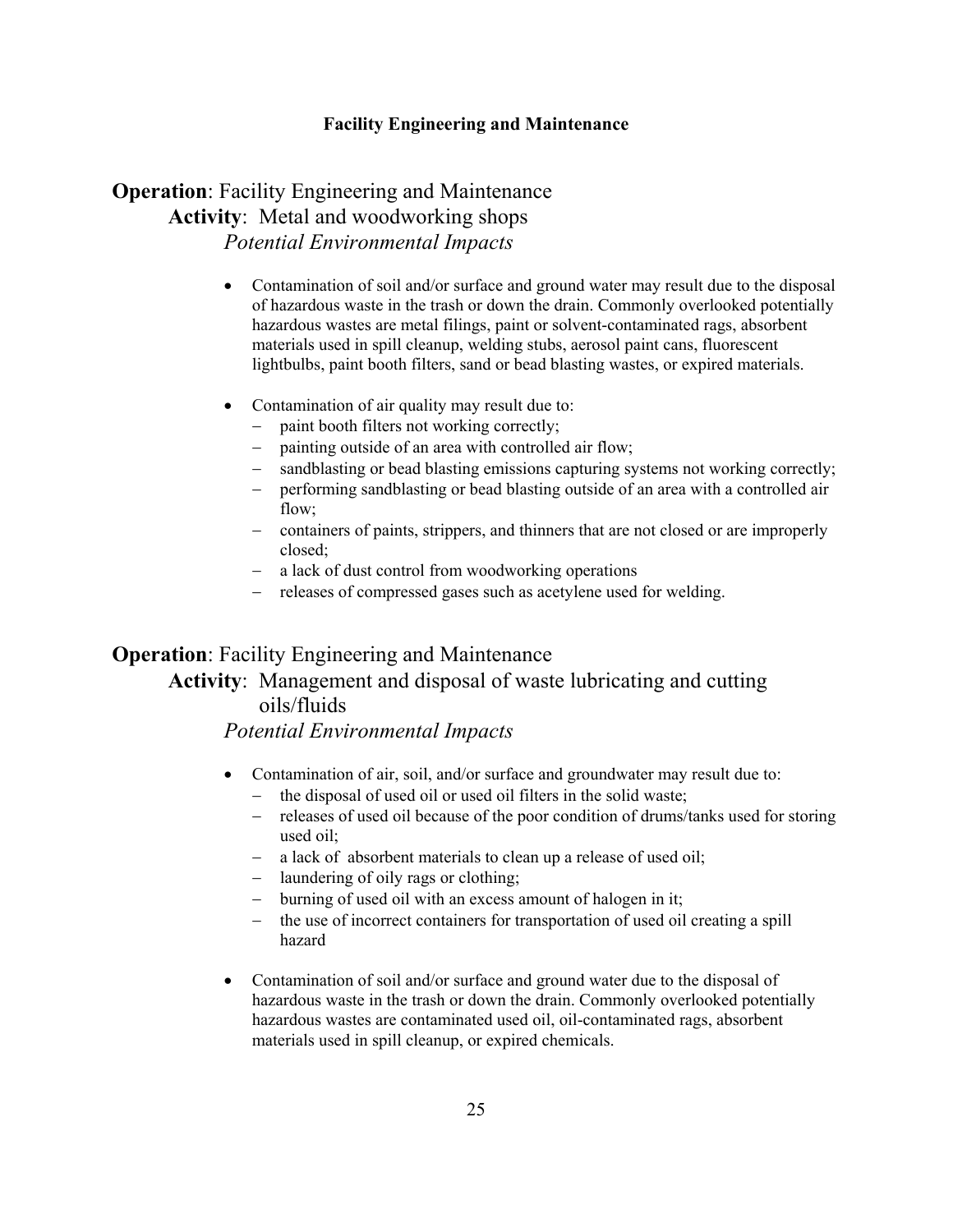- Contamination of soil and/or surface and groundwater may result if waste lubricating and/or cutting oils leak from containers or storage tanks due to:
	- structural failure (e.g., corrosion) of the container, tank, or piping;
	- − inadequate design;
	- incompatibility of the contents with the container or tank itself;
	- − container or tank is overfilled and spillage is not detected and properly contained;
	- − tank is removed or exhumed without first removing all liquids and sludge.
- Containers or tanks of waste lubricating and/or cutting oils that are not closed or are improperly closed may result in the release of fugitive air emissions (i.e., vapors) that can degrade air quality.
- Contamination of soil and/or surface and groundwater may result if storm water flows through the waste lubricating and/or cutting oils storage areas resulting in the discharge of contaminated run-off to:
	- soil or surface and groundwater via drains, sumps, collection trenches, or runoff;
	- the facility waste water treatment works via floor drains, sumps or collection trenches.
- Contamination of air, soil, and/or surface and groundwater may result if waste lubricating and/or cutting oils clean-up activities result in discharging contaminated run-off:
	- − directly to the soil or surface and groundwater via floor drains, sumps or collection trenches;
	- − to the facility waste water treatment works via floor drains, sumps or collection trenches.

## **Operation**: Facility Engineering and Maintenance **Activity**: Operation and management of degreasing stations *Potential Environmental Impacts*

- Contamination of soil and/or surface and groundwater may result from the:
	- − disposal of oily or solvent-contaminated rags, the degreasing fluid, filters, or the grit accumulated in the degreaser/parts cleaner as solid waste;
	- − laundering of oily or solvent-contaminated rags or clothing.
- Air quality may be degraded due to fugitive emissions (i.e., vapors) from the:
	- − degreaser/solvent in the degreaser equipment;
	- − inadequate draining of parts/equipment being cleaned.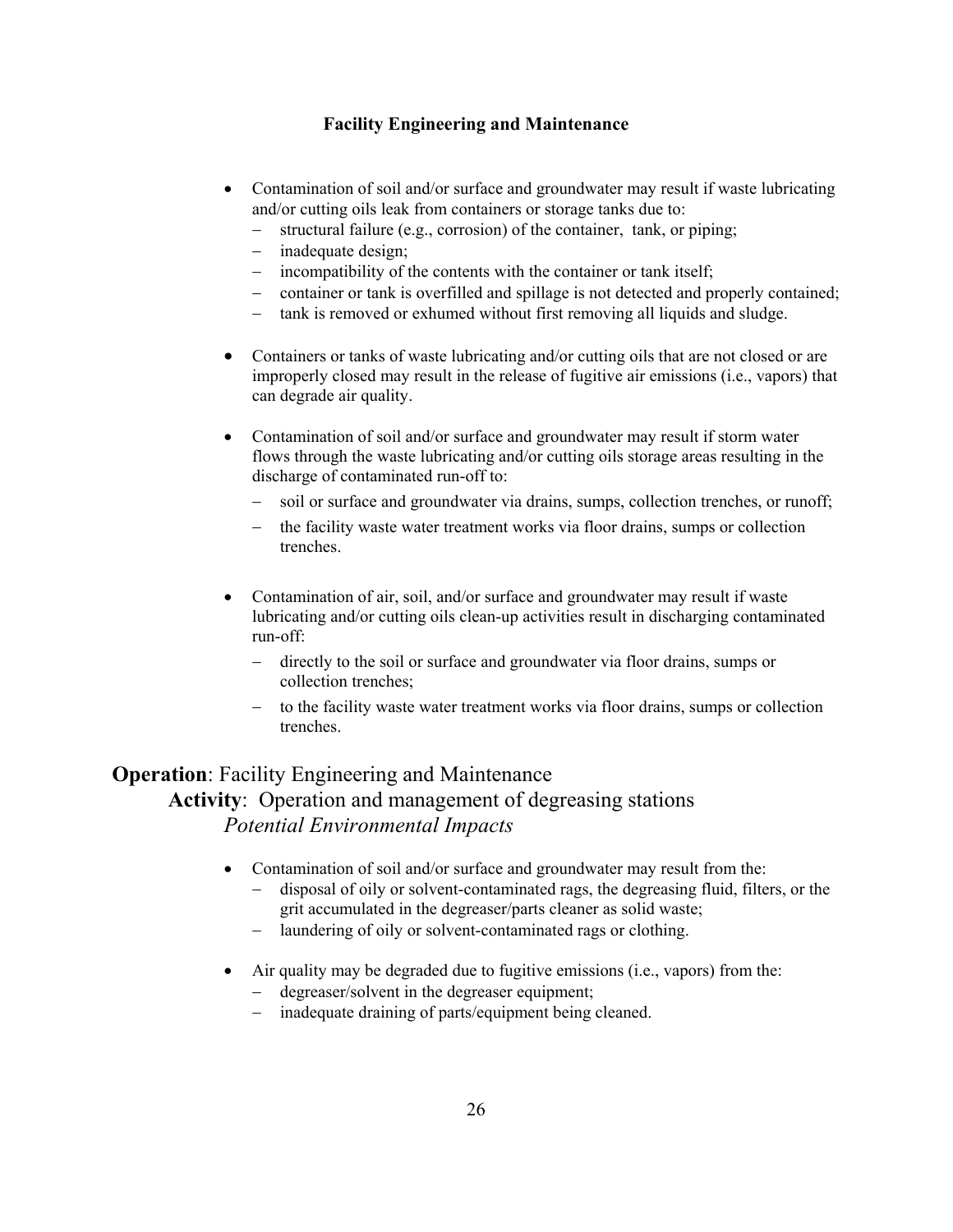## **Operation**: Facility Engineering and Maintenance **Activity**: Paint/Coating Spraying *Potential Environmental Impacts*

- Contamination of soil and/or surface and ground water may result due to the disposal of hazardous waste in the trash or down the drain. Commonly overlooked potentially hazardous wastes are paint or thinner-contaminated rags, used brushes, absorbent materials used in spill cleanup, aerosol paint cans, paint-covered craft paper, blast booth filters, sand or bead blasting residues, or expired paint/coatings.
- Contamination of air quality may result due to:
	- paint booth filters not working correctly;
	- − painting outside of an area with controlled air flow;
	- − containers of paints and thinners that are not closed or are improperly closed.
- Contamination of soil and/or surface and groundwater may result if paints or thinners leak from containers due to:
	- − structural failure (e.g., corrosion) of the container;
	- − inadequate design;
	- − incompatibility of the contents with the container itself;
	- − container is overfilled and spillage is not detected and properly contained.

## **Operation**: Facility Engineering and Maintenance **Activity**: Paint/Coating removals

- Contamination of soil and/or surface and ground water due to the disposal of hazardous waste in the trash or down the drain. Commonly overlooked potentially hazardous wastes are stripper-contaminated rags, used brushes, absorbent materials used in spill cleanup, paint booth filters, sand or bead blasting residues, paint residue, or expired/unusable hazardous materials
- Contamination of air quality may result due to:
	- sandblasting or bead blasting emissions capturing systems not working correctly;
	- − performing sandblasting or bead blasting outside of an area with a controlled air flow:
	- − containers of strippers, and thinners that are not closed or are improperly closed.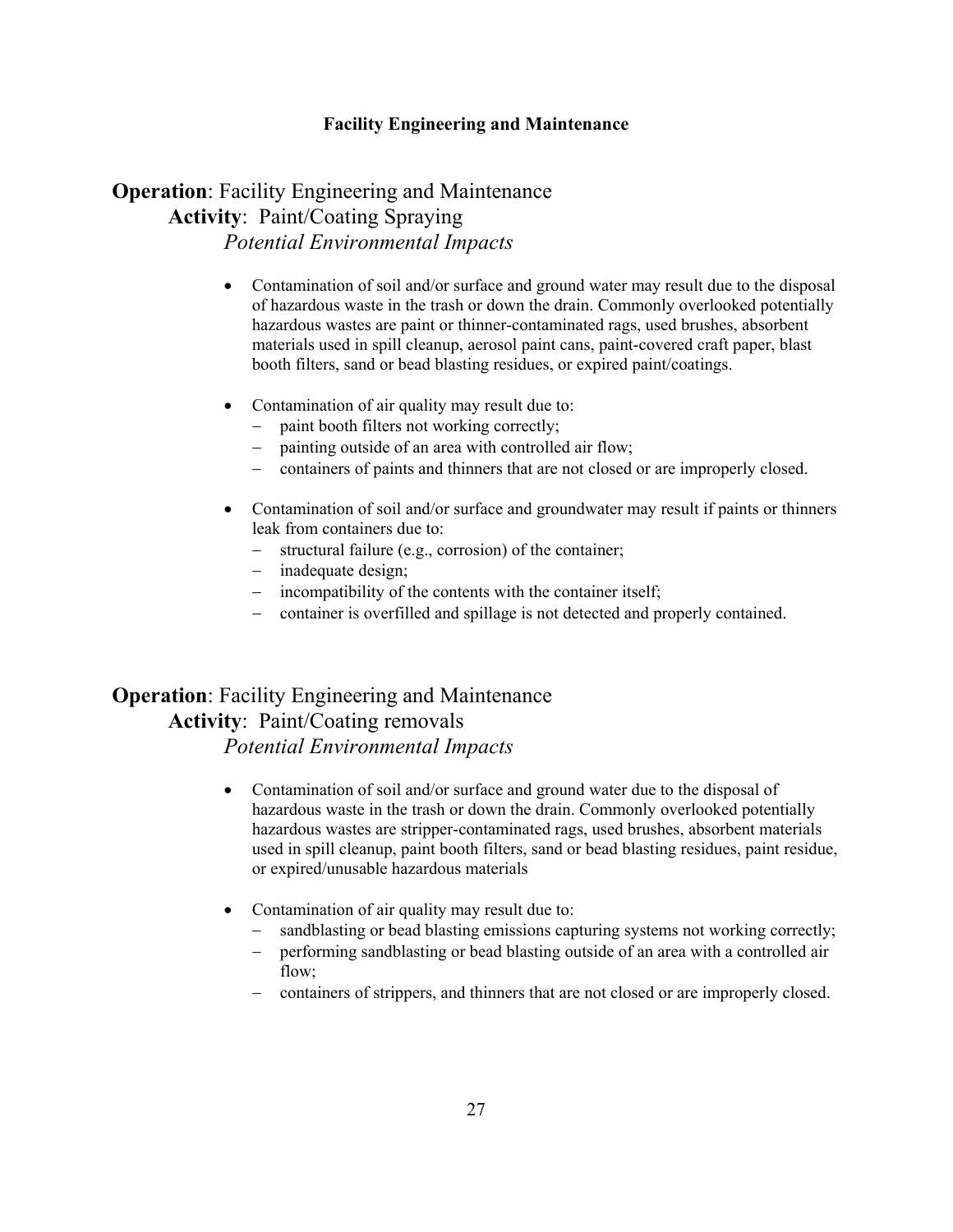- Contamination of soil and/or surface and groundwater may result if liquid paint strippers leak from containers due to:
	- structural failure (e.g., corrosion) of the container;
	- − inadequate design;
	- − incompatibility of the contents with the container itself;
	- − container is overfilled and spillage is not detected and properly contained.

# **Operation**: Facility Engineering and Maintenance **Activity**: Boiler Operations

## *Potential Environmental Impacts*

- Degradation of air quality may result from the operation of boilers due to:
	- − inadequate maintenance of the boiler;
	- − burning inappropriate fuel in the boiler;
	- − not complying with operating permit requirements;
	- − not following manufacturer's operating instructions.
- Contamination of soil and/or surface and ground water may result due to the disposal of hazardous waste generated from boiler operation activities (descaler, blowdown) in the trash or down the drain;

## **Operation**: Facility Engineering and Maintenance

**Activity**: Maintenance and Repair of Cooling Systems and refrigeration systems

- Contamination of air quality may result due to releases of CFCs to the atmosphere when:
	- replacing refrigerant in cooling systems or refrigeration systems;
	- repairing cooling systems or refrigerant systems.
- Contamination of soil and/or surface and ground water due to the disposal of hazardous waste generated from cooling systems and refrigerant systems (waste canisters, chiller oil contaminated with CFCs) in the trash or down the drain.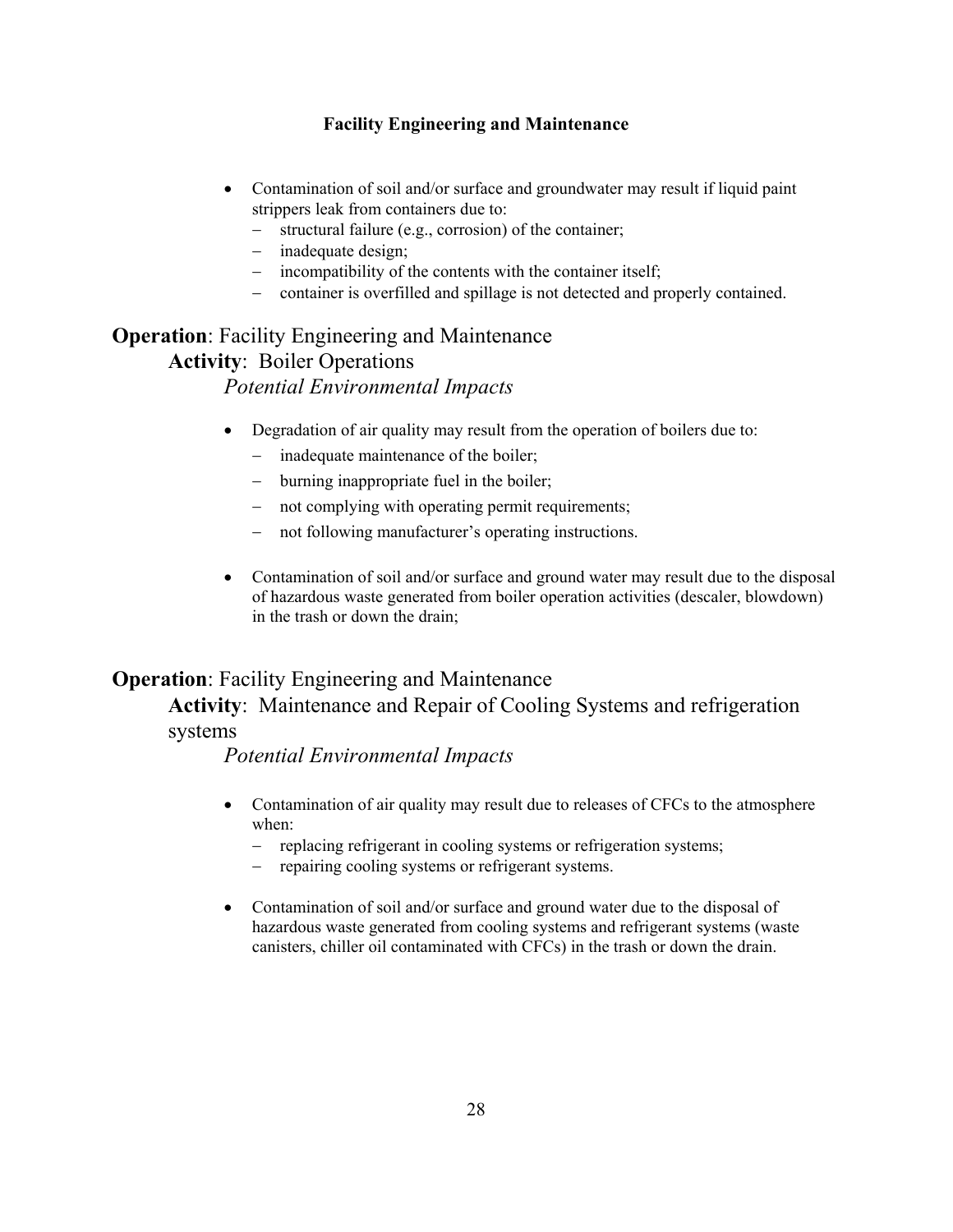---------------

**Operation**: Facility Engineering and Maintenance

# **Activity**: Management, storage, and applications of pesticides and vector controls

- Impairment of human health and the environment may result if pesticides are: − used incorrectly or excessively;
	- not applied by a certified applicator.
- Contamination of air, soil, and/or surface and groundwater may result if waste pesticides are incorrectly disposed due of:
	- in the solid waste (i.e., the trash, a dumpster);
	- by pouring it down shop sinks, floor drains, sumps or other potential routes of exposure.
- Contamination of soil, and/or surface and groundwater may result if pesticides leak from containers or storage tanks during storage, shipment, or transportation due to:
	- − structural failure (e.g., corrosion) of the container;
	- inadequate design (i.e., not DOT approved);
	- − overfilling and spillage is not detected and properly contained;
	- incompatibility of the contents with the container or tank itself;
	- a tank is removed or exhumed without first removing all liquids and sludges;
	- spillage or leaks of pesticides occurring during vehicle loading activities and/or while the shipment is in route to the destination facility;
	- − incorrectly labeled containers of pesticides being disposed of according to the content label instead of what is actually in the container.
- Containers or tanks of pesticides that are not closed or are improperly closed may result in the release of fugitive air emissions (i.e., vapors) that can degrade air quality.
- Contamination of soil and/or surface and groundwater may result if storm water flows through the pesticide storage areas resulting in the discharge of contaminated run-off to:
	- soil or surface and groundwater via drains, sumps, collection trenches, or runoff;
	- − the facility waste water treatment works via floor drains, sumps or collection trenches.
- Contamination of soil and/or surface and groundwater may result if pesticide cleanup activities result in discharging contaminated run-off: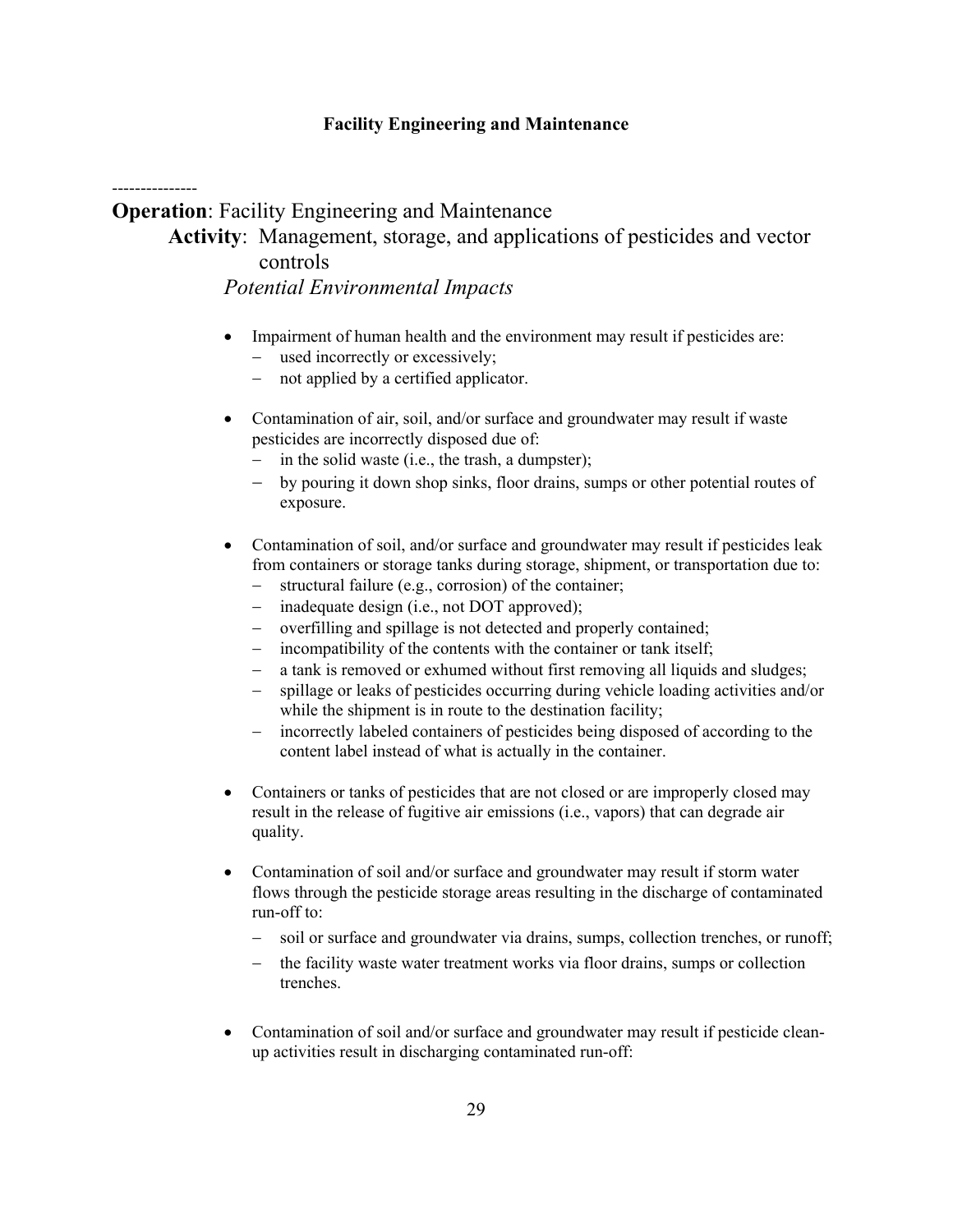- − directly to the soil or surface and groundwater via floor drains, sumps or collection trenches;
- − to the facility waste water treatment works via floor drains, sumps or collection trenches.

## **Operation**: Facility Engineering and Maintenance **Activity**: Operation and management of chillers and cooling towers *Potential Environmental Impacts*

- Contamination of air quality may result due to releases of CFCs to the atmosphere when:
	- − replacing refrigerant in chillers or cooling towers;
	- − repairing chillers or cooling towers.
- Contamination of soil and/or surface and ground water due to the:
	- − disposal of hazardous waste generated from chillers or cooling towers (waste canisters, chiller oil contaminated with CFCs) in the trash or down the drain
	- − discharge of contaminated wastewater to the environment or the local treatment works.

# **Operation**: Facility Engineering and Maintenance **Activity**: Boiler Maintenance

- Degradation of air quality may result from the maintenance of boilers due to:
	- − not complying with operating permit requirements for maintenance schedules;
	- asbestos removal without appropriate wetting;
	- − not following manufacturer's maintenance instructions.
- Contamination of soil and/or surface and ground water due to:
	- the disposal of hazardous waste generated from boiler maintenance activities (descaler, blowdown) in the trash or down the drain;
	- − removed asbestos being disposed of in a landfill not approved for asbestos disposal.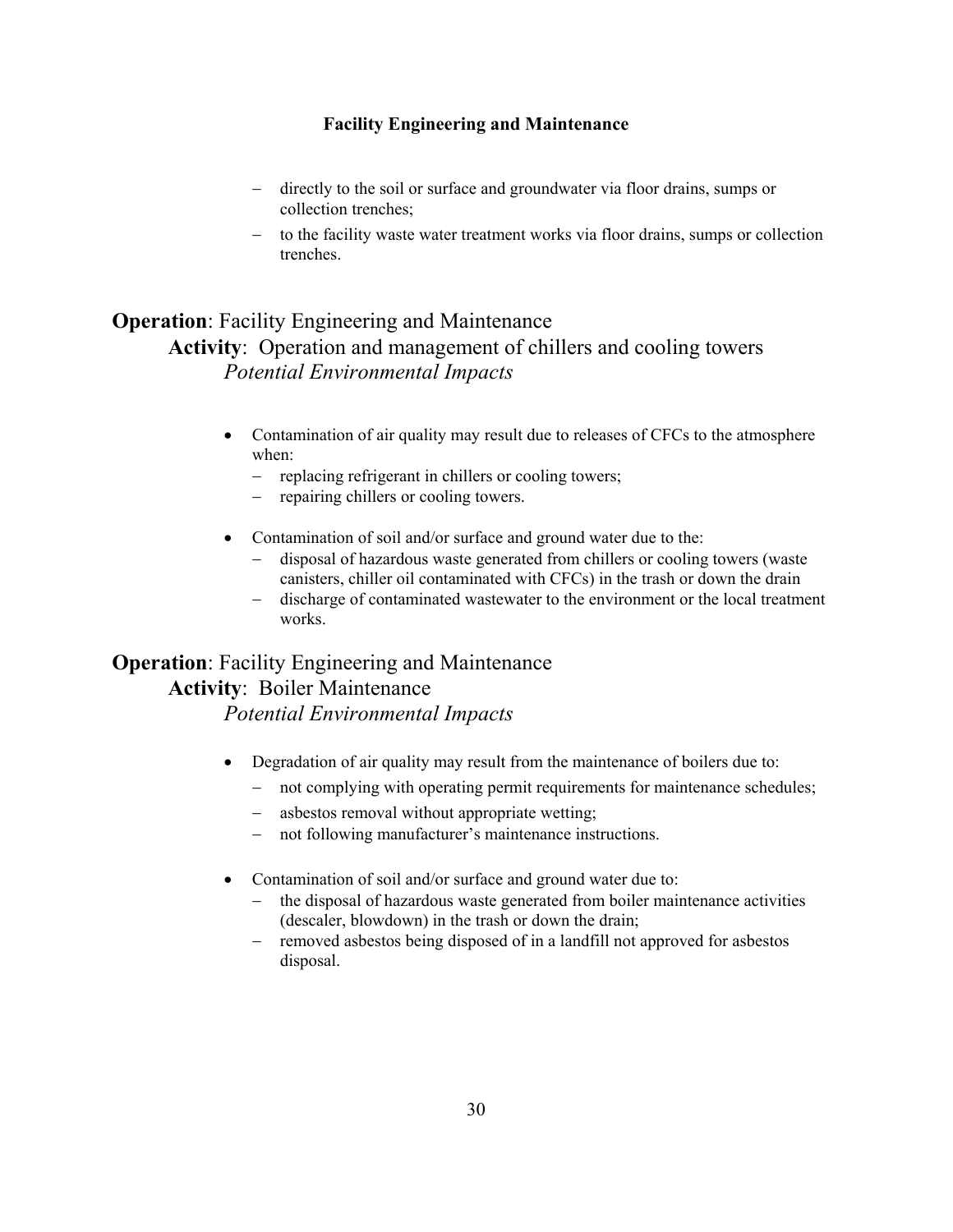## **Operation**: Facility Engineering and Maintenance **Activity**: Management and disposal of PCB Items *Potential Environmental Impacts*

- Contamination of soil and/or surface and groundwater may result if:
	- − PCB-containing items are disposed of in a landfill not approved for PCB disposal;
	- − leaking PCB-contaminated structural components are not drained prior to disposal;
	- − leaks from PCB-contaminated structural components are not detected and properly contained.

### **Operation**: Facility Engineering and Maintenance

**Activity**: Management and disposal of mercury containing light ballasts, wall switches, fluorescent bulbs, and mercury containing thermostats *Potential Environmental Impacts* 

- Impairment of human health may result if mercury spills or leaks from equipment (e.g., light ballasts, switches, fluorescent bulbs, thermostats).
- Contamination of soil and/or surface and groundwater may result if mercury leaks from containers during storage, shipment, or transportation due to:
	- − structural failure (e.g., corrosion) of the container;
	- inadequate design (i.e., not DOT approved);
	- − spillage is not detected and properly contained;
	- spillage or leaks of mercury occurring during vehicle loading activities and/or while the waste shipment is in route to the destination facility;
	- − improper off-site management and treatment of mercury waste occurs;
	- incorrectly labeled containers of mercury-containing equipment being disposed of according to the content label instead of what is actually in the container.
- Containers mercury-containing waste that are not closed or are improperly closed may result in the release of fugitive air emissions (i.e., vapors) that can degrade air quality.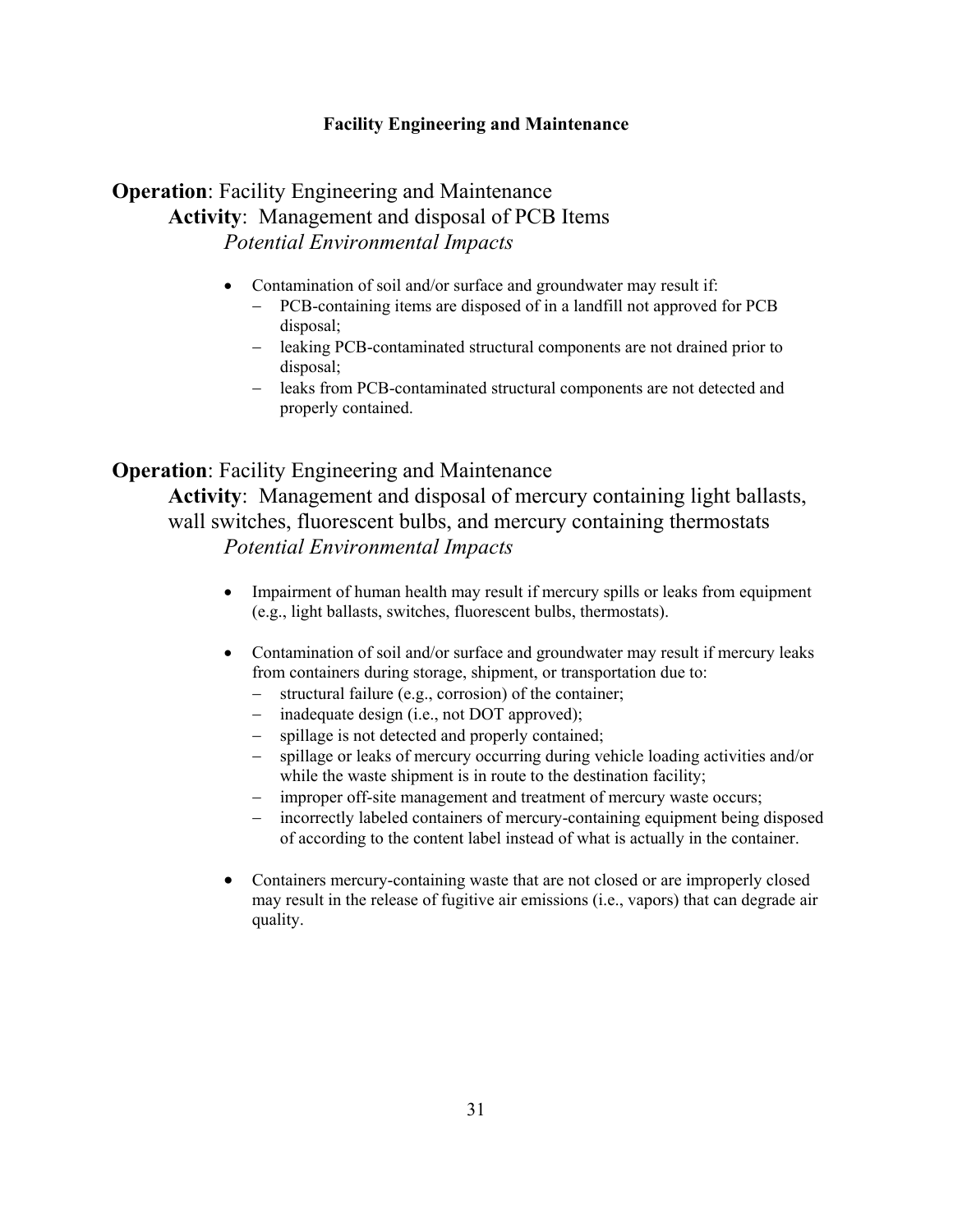## **Operation**: Facility Engineering and Maintenance **Activity**: Energy Conservation *Potential Environmental Impacts*

#### **??????????????????**

## **Operation**: Facility Engineering and Maintenance **Activity**: Food Wastes *Potential Environmental Impacts*

- Employee and community health may be impacted if food waste is stored in a manner that presents a fire hazard, encourages nesting by pests (e.g., rodents) or degrades land, habitat or natural resources.
- Impairment of human health and the environment may result if food waste spills or leaks from collection equipment (e.g., trash dumpsters).
- Contamination of soil and/or surface and groundwater may result from the excessive discharge of grease from food preparation down drains to a treatment works or the environment due to:
	- − the lack of a grease trap;
	- − a grease trap that is not routinely maintained.
- Contamination of soil and/or surface and groundwater may result if food waste is not properly contained while in route to the disposal facility (e.g., fugitive dust from uncovered vehicles, leakage/spillage of liquid or solid waste from inadequate containers, etc.);

### **Operation**: Facility Engineering and Maintenance

## **Activity**: Management and disposal of waste chemicals, medical wastes associated with R&D laboratories.

- Contamination of air, soil, and/or surface and groundwater may result if waste chemicals are incorrectly disposed due to:
	- − disposal in the solid waste (i.e., the trash, a dumpster);
	- − disposal by pouring it down shop sinks, floor drains, sumps or other potential routes of exposure;
	- − lack of knowledge as to whether or not a waste stream is hazardous waste.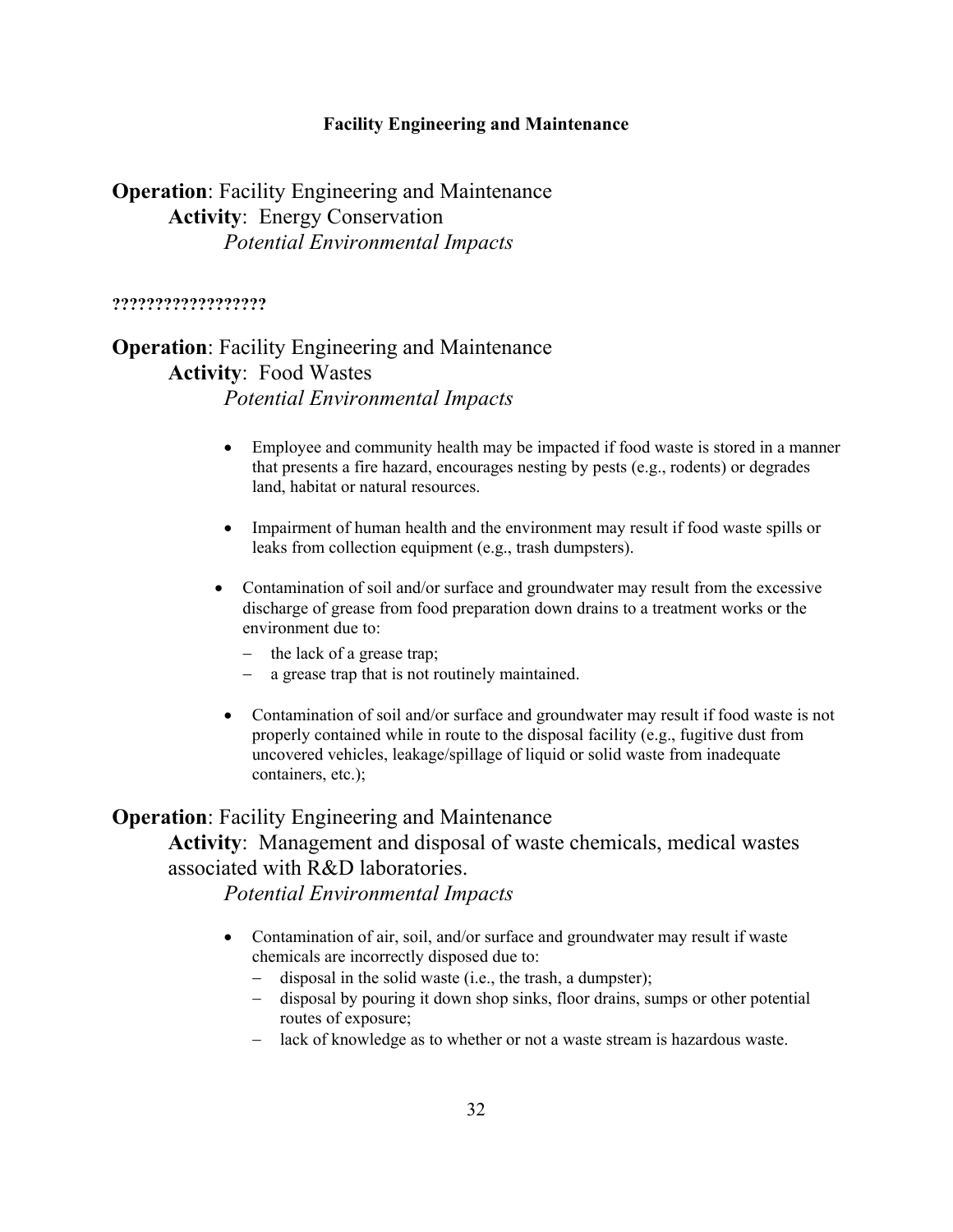(**NOTE:** Examples of commonly overlooked potential hazardous wastes include analytical laboratory residues, and expired chemicals.)

- Endangerment to human health and contamination of air, soil, and/or surface and groundwater may result from the incorrect disposal of sharps, pathological wastes, and/or infectious wastes due to:
	- − inadequate time, pressure, and/or temperature used when autoclaving medical waste
	- − disposal in the trash without being in appropriate containers
	- inadequate time and/or temperature used when incinerating medical waste.
- Contamination of soil, and/or surface and groundwater may result if waste chemicals or medical wastes leak from containers or storage tanks during storage, shipment, or transportation due to:
	- − structural failure (e.g., corrosion) of the container;
	- inadequate design (i.e., not DOT approved);
	- − overfilling and spillage is not detected and properly contained;
	- − incompatibility of the contents with the container or tank itself;
	- a tank is removed or exhumed without first removing all liquids and sludges;
	- − spillage or leaks of hazardous wastes or medical waste occurring during vehicle loading activities and/or while the waste shipment is in route to the destination facility;
	- − improper off-site management and treatment of hazardous waste or medical waste occurs;
	- − incorrectly labeled containers of hazardous waste or medical waste being disposed of according to the content label instead of what is actually in the container.
- Air quality may be degraded when:
	- − containers of waste chemicals or medical wastes are not closed or are improperly closed
	- − medical waste incinerators are not operated according to operating permit requirements
	- − medical waste incinerators are not operated according to manufacturer's operating instructions.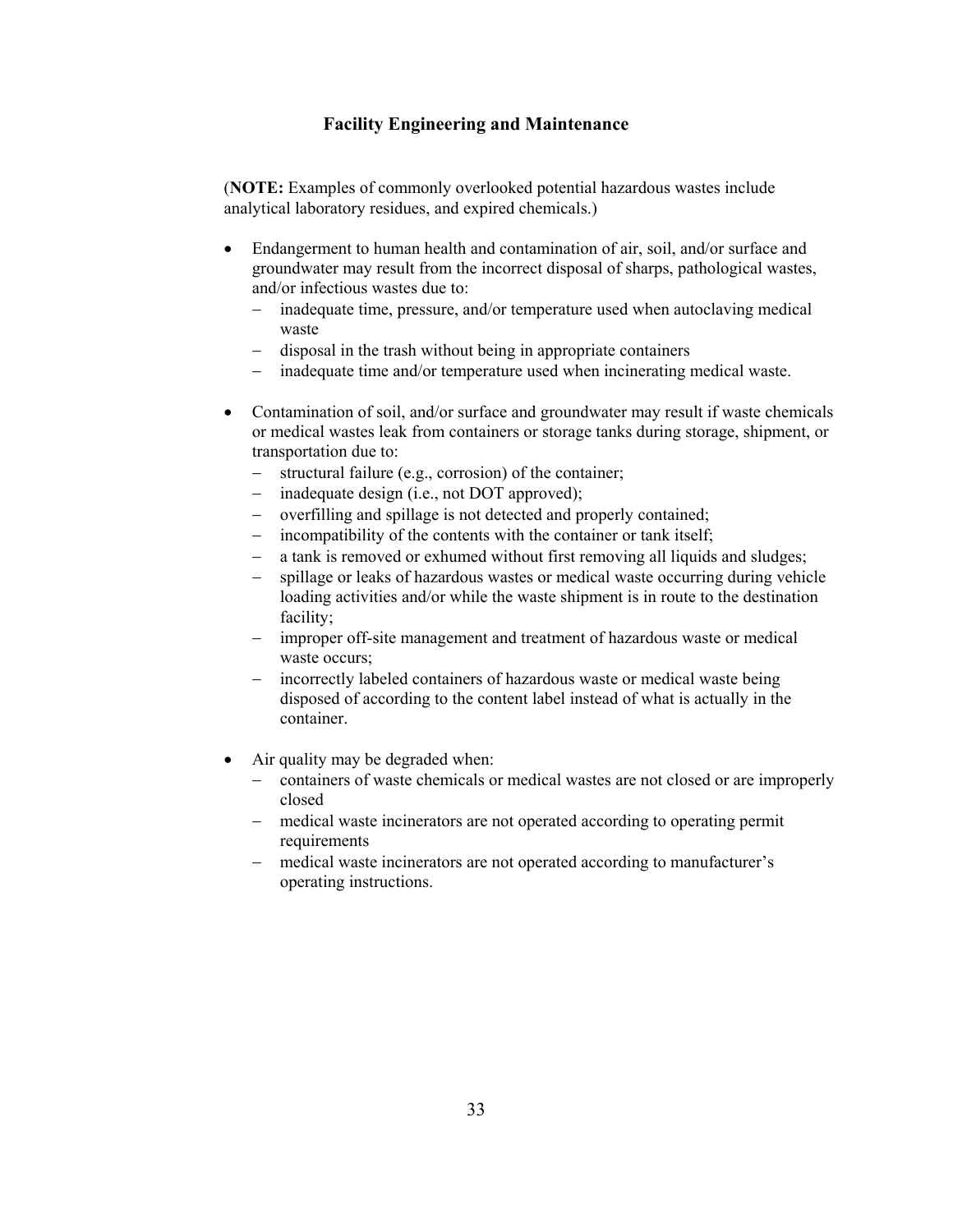## **Operation**: Facility Engineering and Maintenance **Activity**: Parking lots, storm water management *Potential Environmental Impacts*

- Soil and/or surface and groundwater contamination may occur due to a pass-through at the wastewater treatment plant when storm water gets into the sanitary system through existing drains at the site.
- Contamination of soil and/or surface and groundwater may result if storm water flows through the hazardous materials/waste storage areas resulting in the discharge of contaminated run-off to:
	- soil or surface and groundwater via drains, sumps, collection trenches, or runoff;
	- the facility waste water treatment works via floor drains, sumps or collection trenches.
- Contamination of soil and/or surface and ground water may result if the requirements of a storm water permit are not followed.
- Increased turbidity in surface water sources may result from storm water flow over unvegetated land.

## **Operation**: Facility Engineering and Maintenance **Activity**: Management or firefighting and fire training areas *Potential Environmental Impacts*

- Contamination of air, soil, and/or surface and groundwater may result if hazardous waste is incorrectly disposed due to:
	- − disposal of hazardous waste in the solid waste (i.e., the trash, a dumpster);
	- − disposal of hazardous waste by pouring it down shop sinks, floor drains, sumps or other potential routes of exposure;
	- − lack of knowledge as to whether or not a waste stream is hazardous waste.

(**NOTE:** Examples of commonly overlooked potential hazardous wastes include: absorbent materials used in spill cleanup, firefighting foam, and expired chemicals.)

- Contamination of soil, and/or surface and groundwater may result if usable chemicals or hazardous wastes leak from containers or storage tanks during storage, shipment, or transportation due to:
	- − structural failure (e.g., corrosion) of the container;
	- − inadequate design (i.e., not DOT approved);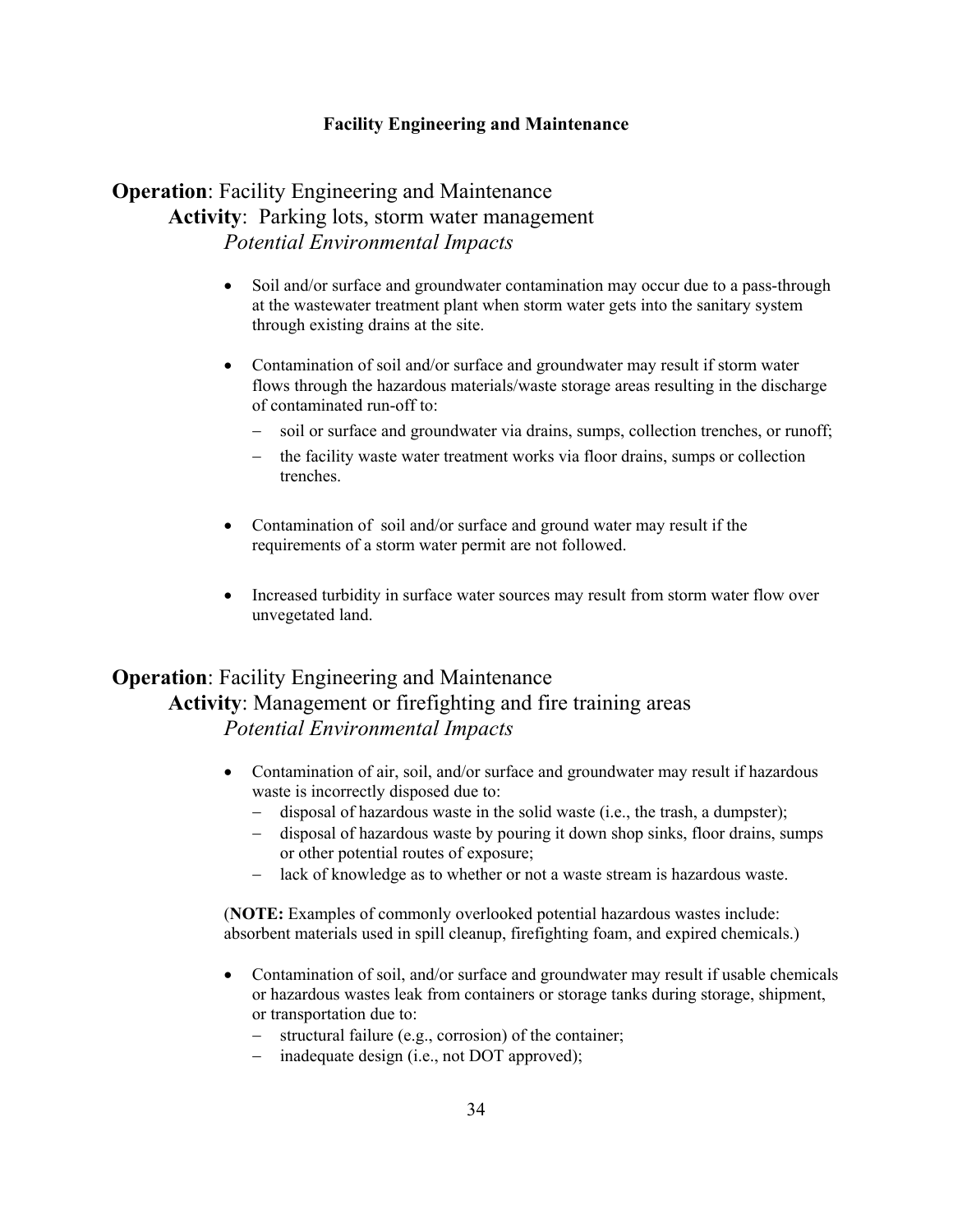- − overfilling and spillage is not detected and properly contained;
- − incompatibility of the contents with the container or tank itself;
- a tank is removed or exhumed without first removing all liquids and sludges;
- − spillage or leaks of usable chemicals or hazardous wastes occurring during vehicle loading activities and/or while the shipment is in route to the destination facility;
- − improper off-site management and treatment of hazardous waste occurs;
- incorrectly labeled containers of usable chemicals or hazardous waste being disposed of according to the content label instead of what is actually in the container.
- Containers or tanks of usable chemicals or hazardous wastes that are not closed or are improperly closed may result in the release of fugitive air emissions (i.e., vapors) that can degrade air quality.
- Contamination of soil and/or surface and groundwater may result if storm water flows through the fire training area (including chemicals and waste storage) resulting in the discharge of contaminated run-off to:
	- soil or surface and groundwater via drains, sumps, collection trenches, or runoff;
	- − the facility waste water treatment works via floor drains, sumps or collection trenches.
- Contamination of soil and/or surface and groundwater may result if fire training area clean-up activities result in discharging contaminated run-off:
	- − directly to the soil or surface and groundwater via floor drains, sumps or collection trenches;
	- − to the facility waste water treatment works via floor drains, sumps or collection trenches.
- Employee and community health may be impacted if solid waste is stored in a manner that presents a fire hazard, encourages nesting by pests (e.g., rodents) or degrades land, habitat or natural resources.
- Air quality degradation may result due to emissions from fires set for firefighter training.
- Soil and/or surface or ground water contamination may result due to a discharge of petroleum from
	- − an oil/water separator not working correctly at the firefighting training area;
	- − fire training area runoff.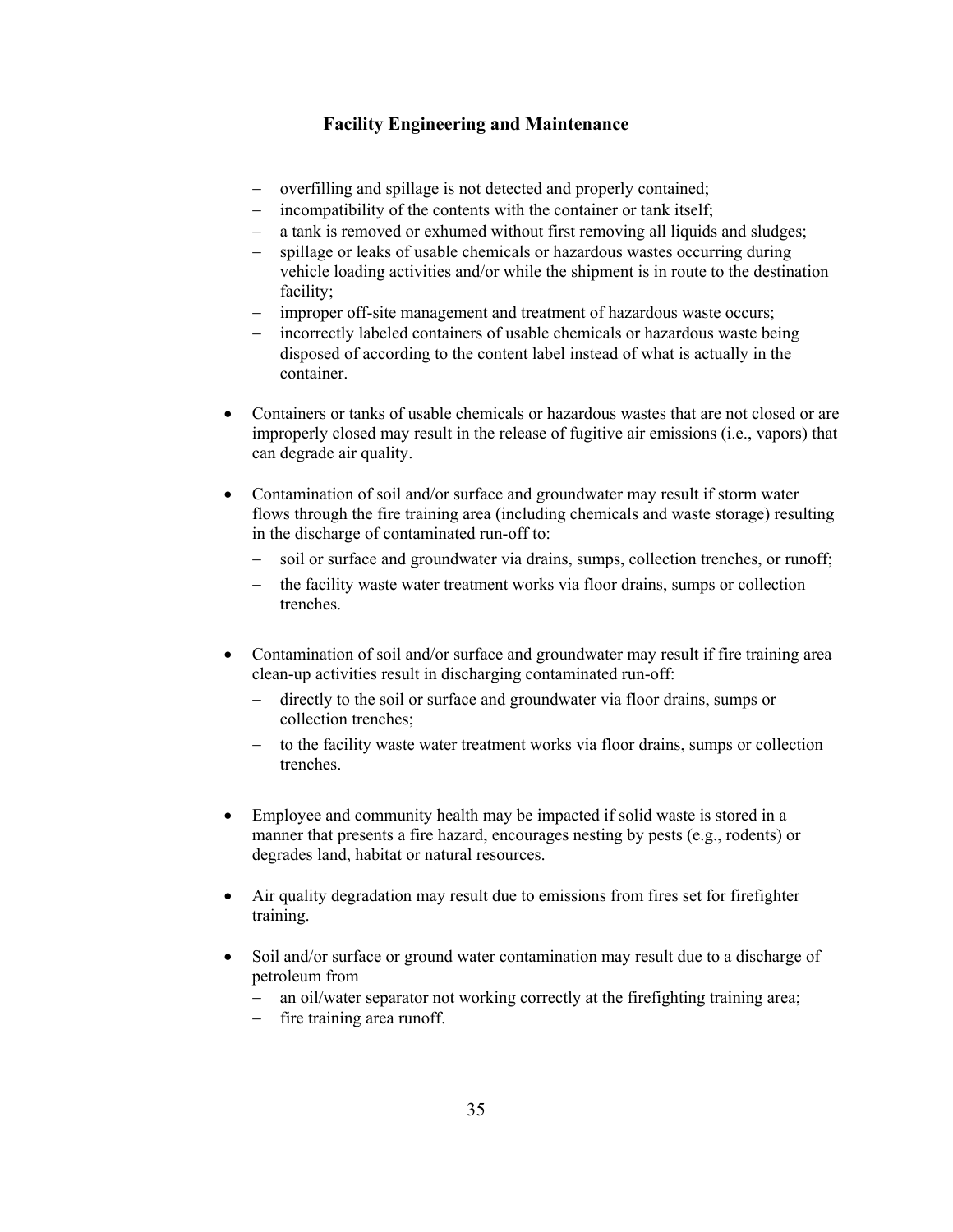## **Operation**: Landscaping and Grounds Keeping **Activity**: Pesticide and Vector Management *Potential Environmental Impacts*

- Impairment of human health and the environment may result if pesticides are: − used incorrectly or excessively;
	- not applied by a certified applicator.
- Contamination of air, soil, and/or surface and groundwater may result if waste or excess pesticides are incorrectly disposed of:
	- − in the solid waste (i.e., the trash, a dumpster);
	- − by pouring it down shop sinks, floor drains, sumps or other potential routes of exposure.
- Contamination of soil, and/or surface and groundwater may result if pesticides leak from containers or storage tanks during storage, shipment, or transportation due to:
	- − structural failure (e.g., corrosion) of the container;
	- inadequate design (i.e., not DOT approved);
	- − overfilling and spillage is not detected and properly contained;
	- − incompatibility of the contents with the container or tank itself;
	- − a tank is removed or exhumed without first removing all liquids and sludges;
	- spillage or leaks of pesticides occurring during vehicle loading activities and/or while the shipment is in route to the destination facility;
	- − incorrectly labeled containers of pesticides being disposed of according to the content label instead of what is actually in the container.
- Containers or tanks of pesticides that are not closed or are improperly closed may result in the release of fugitive air emissions (i.e., vapors) that can degrade air quality.
- Contamination of soil and/or surface and groundwater may result if storm water flows through the pesticide storage areas resulting in the discharge of contaminated run-off to:
	- soil or surface and groundwater via drains, sumps, collection trenches, or runoff;
	- the facility waste water treatment works via floor drains, sumps or collection trenches.
- Contamination of air, soil, and/or surface and groundwater may result if pesticide clean-up activities result in discharging contaminated run-off:
	- directly to the soil or surface and groundwater via floor drains, sumps or collection trenches;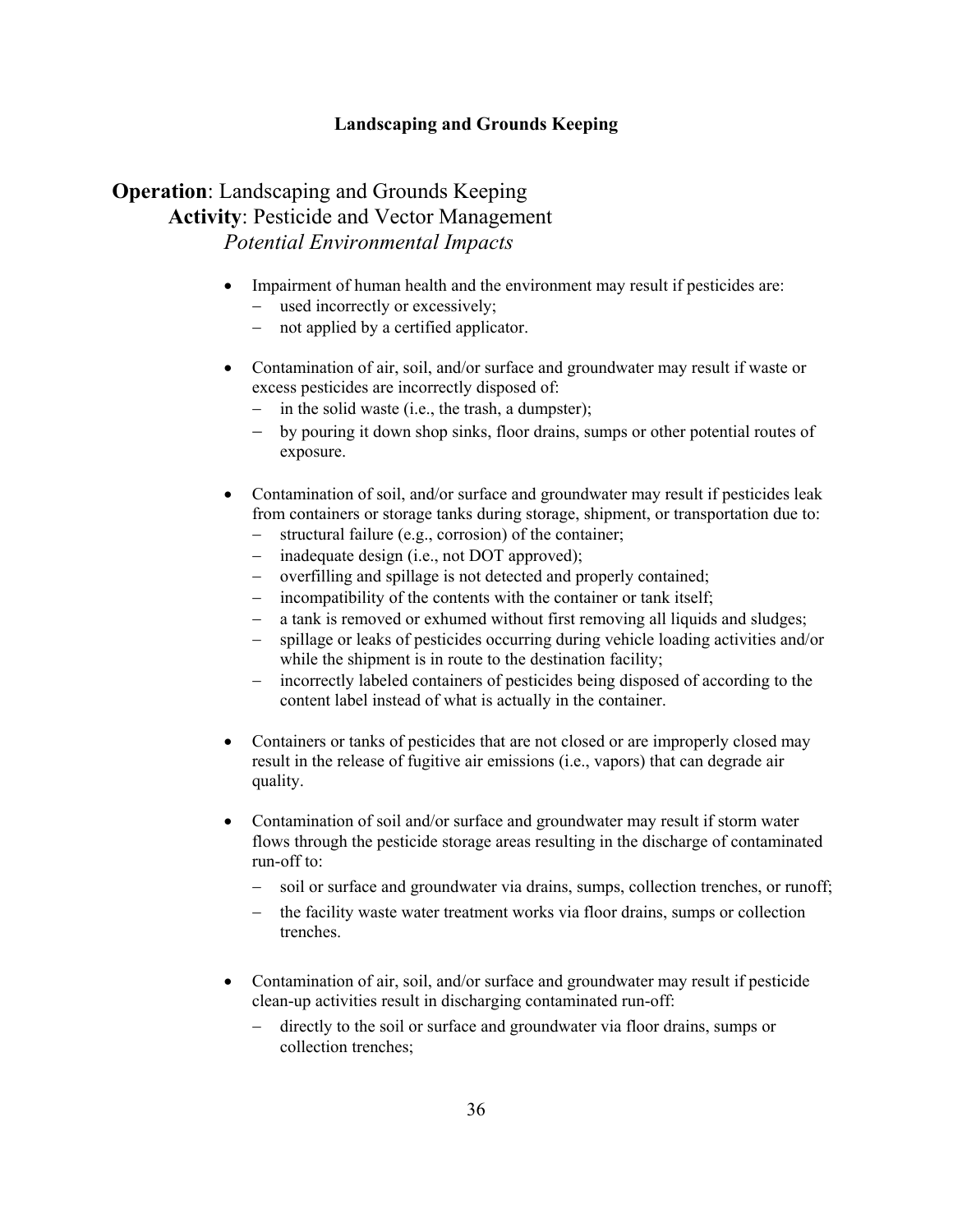- − to the facility waste water treatment works via floor drains, sumps or collection trenches.
- Degradation of air quality may occur due to the improper aerial application of pesticides.

## **Operation**: Landscaping and Grounds Keeping **Activity**: Use of unregistered pesticides *Potential Environmental Impacts*

• Impairment of human health and the environment may result from the use of unregistered pesticides without an meeting the conditions of an experimental use permit.

## **Operation**: Landscaping and Grounds Keeping **Activity**: Cleaning application equipment *Potential Environmental Impacts*

• Contamination of air, soil, and/or surface and groundwater may result due to pesticide-contaminated water with excess concentrations of pesticides from the cleaning of application equipment being discharged to the environment or the local treatment works.

## **Operation**: Landscaping and Grounds Keeping **Activity**: Storage of pesticides *Potential Environmental Impacts*

- Contamination of soil, and/or surface and groundwater may result if pesticides leak from containers or storage tanks during storage due to:
	- structural failure (e.g., corrosion) of the container;
	- − inadequate design (i.e., not DOT approved);
	- − overfilling and spillage is not detected and properly contained;
	- − incompatibility of the contents with the container or tank itself;
	- a tank is removed or exhumed without first removing all liquids and sludges;
	- − spillage or leaks of pesticides occurring during vehicle loading activities and/or while the shipment is in route to the destination facility;
	- − incorrectly labeled containers of pesticides being disposed of according to the content label instead of what is actually in the container.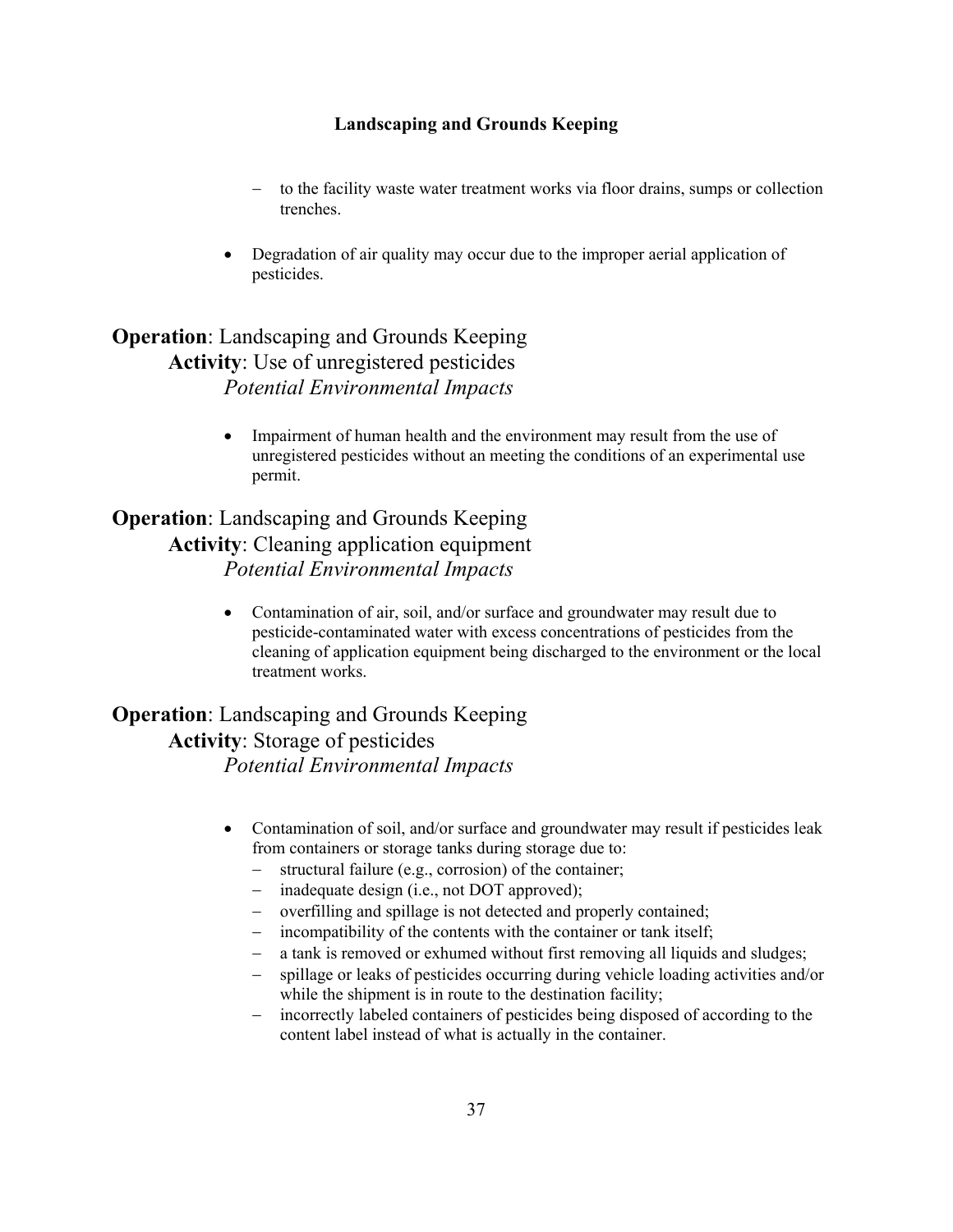- Containers or tanks of pesticides that are not closed or are improperly closed may result in the release of fugitive air emissions (i.e., vapors) that can degrade air quality.
- Contamination of soil and/or surface and groundwater may result if storm water flows through the pesticide storage areas resulting in the discharge of contaminated run-off to:
	- − soil or surface and groundwater via drains, sumps, collection trenches, or runoff;
	- the facility waste water treatment works via floor drains, sumps or collection trenches.
- Impairment of human health and the environment may result from inadequate ventilation in pesticide storage areas.

## **Operation**: Landscaping and Grounds Keeping **Activity**: Composting

*Potential Environmental Impacts* 

- Soil and/or surface and ground water contamination may result when storm water run-off from compost piles is not properly contained and managed.
- Impairment of human health and the environment may result from managing compost piles in a manner that is a fire hazard, provides nesting for pests, or becomes a dump.

## **Operation**: Landscaping and Grounds Keeping **Activity**: Lawn and brush removal *Potential Environmental Impacts*

- Air quality degradation may occur due to the open burning of brush or other vegetation.
- Impairment of human health and the environment may result from storing lawn or brush waste in a manner that is a fire hazard, provides nesting for pests, or becomes a dump.